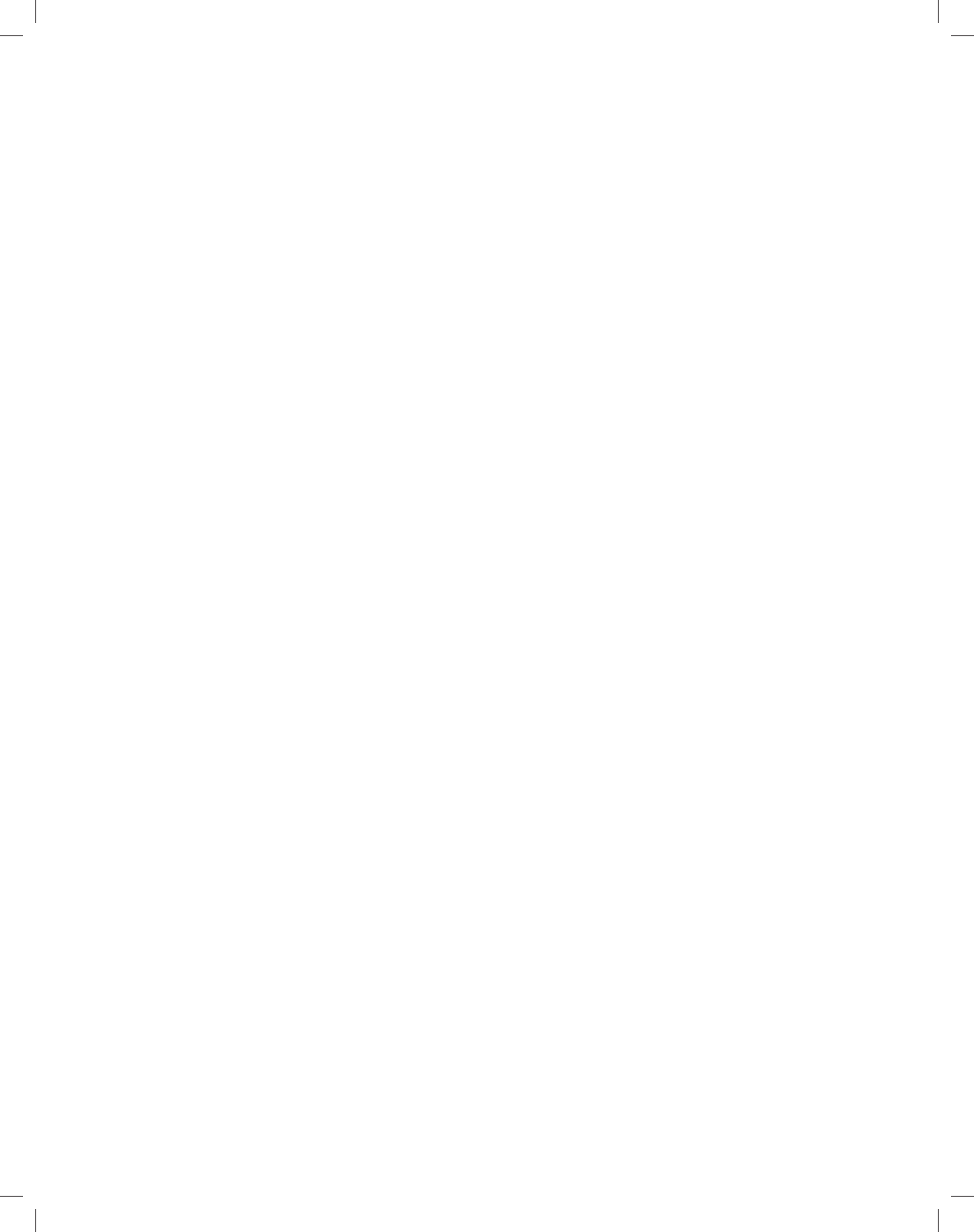### **REPORT OF DIRECTORS TO THE MEMBERS**

The Directors have pleasure in presenting the Second Annual Report together with the audited accounts for the year ended March 31, 2022.

 $[7$  in Thousands]

### **FINANCIAL RESULTS**

| <b>Particulars</b>             | <b>Financial Year</b><br>2021-2022 | For the period<br>from 10.02.2020 to<br>31.03.2021 |
|--------------------------------|------------------------------------|----------------------------------------------------|
| <b>Revenue from Operations</b> |                                    |                                                    |
| <b>Expenses</b>                | 9,778.25                           | 6,845.25                                           |
| Profit / (Loss) Before Tax     | (9,778.25)                         | (6,845.25)                                         |
| Less: Current and Deferred Tax | 129.95                             |                                                    |
| Net Profit / (Loss) After Tax  | (9,908.20)                         | (6,845.25)                                         |
| <b>Balance Brought Forward</b> | (6, 845.25)                        |                                                    |
| <b>Balance Carried Forward</b> | (16, 753.45)                       | (6,845.25)                                         |

**OPERATIONS**

The Company is yet to commence manufacturing activities and the net loss for the year was  $\bar{\tau}$  9,908.20 (in thousands) as against loss of  $\bar{\tau}$  6,845.25 (in thousands) in the previous period.

### **DIVIDEND**

In the view of loss incurred, the Directors do not propose any dividend for the year under review.

### **BOARD MEETINGS**

During the year under review, there were 10 Board meetings, which were held on April 19, 2021, May 07, 2021, May 28, 2021, June 29, 2021 August 13, 2021, September 1, 2021, September 16, 2021, September 24, 2021, October 05, 2021 and January 28, 2022.

Sri Suresh Krishna and Sri S Meenakshisundaram, Directors attended all the meetings during the year under review, Ms Arathi Krishna and Ms Arundathi Krishna, Directors attended 9 out of 10 meetings during the year under review.

#### **SHARE CAPITAL**

During the year under review, the Company has increased its paid up share capital by allotting 6,00,000 Equity Shares (Rights Issue) at  $\bar{z}$  10/- per equity share (on par) and 1,45,000 Equity shares (Rights Issue) at ₹10/- per equity share (on par) in favour of Sundram Fasteners Limited on May 28, 2021 and September 16, 2021 respectively on *pari passu* basis.

### **DIRECTORS' RESPONSIBILITY STATEMENT**

The Directors confirm that:

- a) in the preparation of annual accounts, all applicable accounting standards had been followed:
- b) they had selected appropriate accounting policies and applied them consistently, and made judgments and estimates that have been made are reasonable and prudent so as to give a true and fair view of the state of affairs of the Company at the end of the financial year and of the Loss of the Company for the year ended March 31, 2022.
- c) They had taken proper and sufficient care for the maintenance of adequate accounting records in accordance with the provisions of the

Companies Act, 2013. As regards safeguarding the assets, the Directors had taken appropriate care on acquisition of assets.

- d) they had prepared the annual accounts on a going concern basis.
- e) they had devised proper systems to ensure compliance with the provisions of all applicable laws and such systems were adequate and operating effectively.

## **EXTRACT OF ANNUAL RETURN**

The details forming part of the extract of the annual return in Form MGT – 9 is annexed herewith as **Annexure – I** and it forms part of Board's Report.

### **RELATED PARTY TRANSACTIONS**

All related party transactions were entered at arm's length basis and in the ordinary course of business. The particulars of contracts or arrangements with related parties referred to in sub-section (1) of Section 188 prepared in Form AOC-2 pursuant to Section 134 of the Companies Act, 2013 read with the Companies (Accounts) Rules, 2014 are enclosed vide **Annexure - II** forming part of this report.

### **PARTICULARS OF LOANS, GUARANTEES OR INVESTMENTS**

The Company has not granted any loans or made investments or furnished guarantees covered under the provisions of section 186 of the Companies Act, 2013.

## **STATEMENT ON DECLARATION GIVEN BY INDEPENDENT DIRECTORS UNDER SUB-SECTION (7) OF SECTION 149**

This clause is not applicable as the Company, being a wholly-owned subsidiary of Sundram Fasteners Limited. The Company is not required to have an Independent Director on the Board of the Company by virtue of the exemption provided under Rule 4 of the Companies (Appointment and Qualification of Directors) Rules, 2014.

### **AUDIT COMMITTEE AND VIGIL MECHANISM**

The Company is not required to have an Audit Committee as per Section 177 of the Companies Act, 2013 read with Rule 6 of the Companies (Meetings of the Board and its Powers) Rules, 2014.

The provisions of Section 177 (9) relating to establishment of Vigil mechanism are not applicable to the Company.

#### **DIRECTORS**

Ms. Arundathi Krishna (DIN: 00270935), Director retires from the Board by rotation and being eligible, offers herself for re-appointment.

Sri Suresh Krishna, Chairman and Director has resigned from the Board of the Company effective from April 1, 2022 and Ms. Arathi Krishna, Director has been nominated as Chairperson of the Company with effect from April 11, 2022.

The provisions of Section 149 pertaining to the appointment of Independent Directors do not apply to your Company.

### **DETAILS OF DIRECTORS OR KEY MANAGERIAL PERSONNEL APPOINTED OR HAVE RESIGNED DURING THE YEAR**

There was no Key Managerial Personnel appointed or resigned during the year.

### **CHANGE IN THE NATURE OF BUSINESS**

There is no change in the nature of business during the year.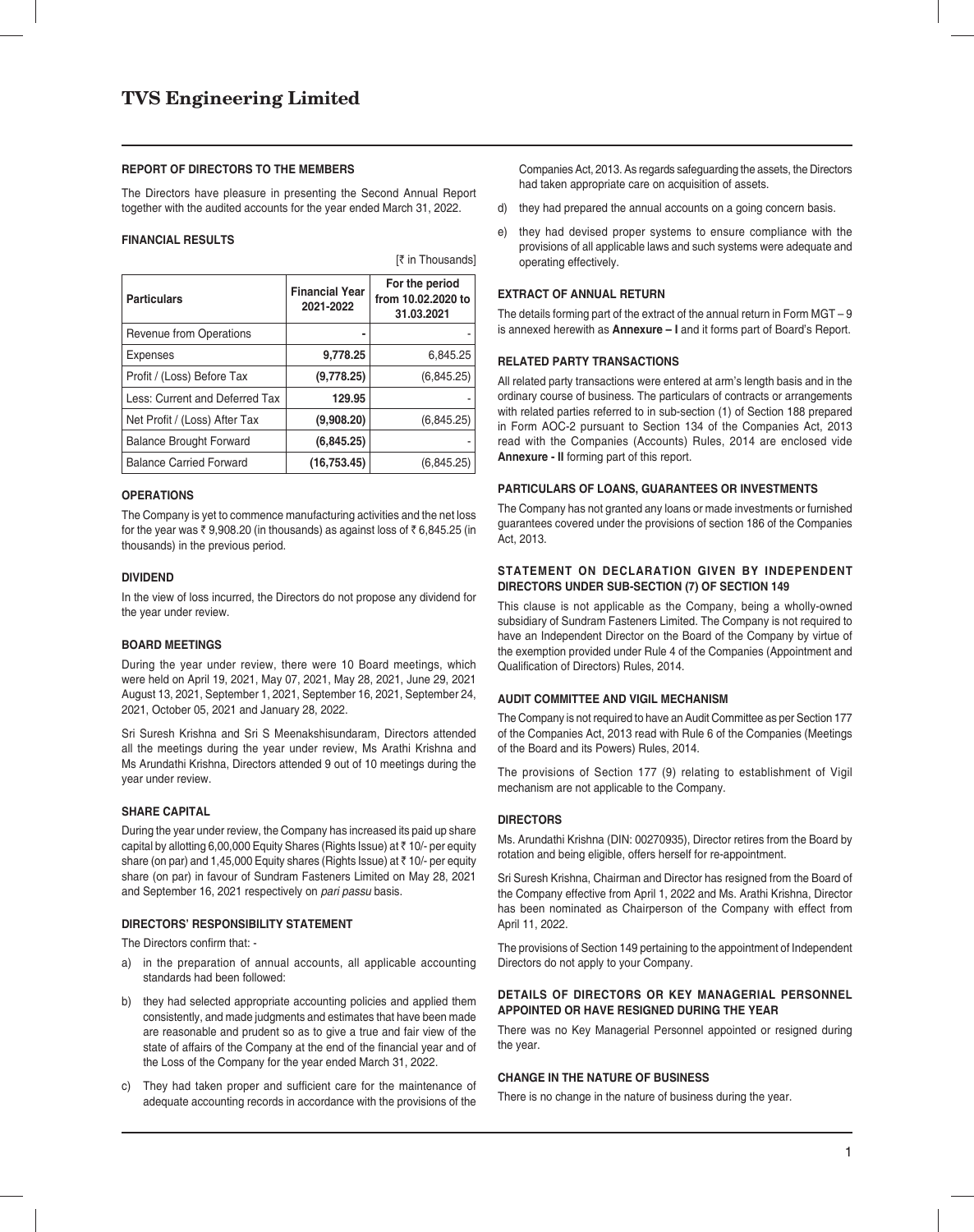### **MATERIAL CHANGES AND COMMITMENTS**

There were no material changes and commitments, affecting the financial position of the Company, which have occurred between the end of the financial year of the Company to which the financial statements relate and the date of this report.

### **AUDITORS**

As per the provisions of Section 139 of the Companies Act, 2013 read with Rule 6(3) of the Companies (Audit and Auditors) Rules, 2014 M/s. Sundaram & Srinivasan, Chartered Accountants, Chennai were appointed as Statutory Auditors of the Company at the First Annual General Meeting of the Company held on June 21, 2021 for a period of three consecutive years commencing from the conclusion of First Annual General Meeting until the conclusion of Fourth Annual General Meeting to be held in the calendar year 2024.

The Company has obtained necessary certificate under Section 139 of the Companies Act, 2013 from the auditor conveying their eligibility for the above-mentioned appointment as prescribed under Section 141 of the Companies Act, 2013. Their eligibility criteria were reviewed by the Board, as specified under Section 141 of the Companies Act, 2013.

### **DETAILS OF FRAUD REPORTED BY AUDITORS**

M/s. Sundaram & Srinivasan, Chartered Accountants, Chennai, the Statutory Auditors of the Company have stated that during the course of their audit, there were no fraud by the Company or on the Company by its officers noticed or reported in the Independent Auditors' Report which forms part of this Report.

### **BOARD'S COMMENT ON THE AUDITOR'S REPORT**

There are no Qualifications, adverse remarks, and reservations made by Statutory Auditors in their report.

### **POLICY ON DIRECTOR'S APPOINTMENT AND REMUNERATION**

Section 178(1) of the Companies Act, 2013 is not applicable as the Company has not met the specified criteria.

#### **CONSERVATION OF ENERGY / TECHNOLOGY ABSORPTION**

The Company did not carry any activity relating to conservation of energy and technology absorption during the year as manufacturing operations did not commence.

### **FOREIGN EXCHANGE EARNINGS AND OUTGO**

During the year under review, the company has made a foreign currency payment equivalent to  $\bar{\tau}$  356.12 Thousands. There was no other earning or outgo during the year.

### **COMPANIES WHICH HAVE BECOME OR CEASED TO BE COMPANY'S SUBSIDIARIES, JOINT VENTURES OR ASSOCIATE COMPANIES DURING THE YEAR**

The Company does not have any subsidiary, joint venture or associate company.

### **CHANGE OF ULTIMATE HOLDING COMPANY**

The Hon'ble National Company Law Tribunal, Chennai bench, vide its order dated December 6, 2021, had approved the composite scheme of amalgamation and arrangement (demerger) inter alia amongst T V Sundram Iyengar & Sons Private Limited ("TVSS"), Sundaram Industries Private Limited ("SIPL"), Southern Roadways Private Limited ("SRPL") and

TVS Sundram Fasteners Private Limited ("TPL") ("Composite Scheme") in accordance with Sections 230 to 232 and other applicable provisions under the Companies Act, 2013 read with the rules made thereunder and other applicable laws. The Composite Scheme was made effective on January 6, 2022 ("Effective Date").

As per the Composite Scheme, on the Effective Date, SIPL and SRPL have amalgamated with TVSS and have been dissolved without the process of winding up. As a result of this, the shareholding of SRPL in Sundram Fasteners Limited (SFL) consisting of 5,07,73,280 equity shares was vested in / transferred to TVSS. This had resulted in the increase of the direct shareholding of TVSS in SFL from 5,33,12,000 equity shares to 10,40,85,280 equity shares (representing 49.53% of its paid-up equity share capital).

As a subsequent step to the above, in terms of the Composite Scheme, on February 4, 2022, TVSS demerged a business undertaking which included shareholding of 49.53% (10,40,85,280 equity shares) held in the Company to TPL. Consequent to the above, TPL has become the Holding Company of SFL and Ultimate Holding Company of your Company.

### **CORPORATE SOCIAL RESPONSIBILITY (CSR)**

Section 135 is not applicable to the Company as the Company has not met the specified turnover or net worth or profit criteria and hence there is no requirement for the company to undertake CSR activities.

### **STATEMENT UNDER RULE 5(2) OF THE COMPANIES (APPOINTMENT AND REMUNERATION OF MANAGERIAL PERSONNEL) RULES, 2014**

There are no employees in the Company and hence, Rule 5(2) of the Companies (Appointment and Remuneration of Managerial Personnel) Rules, 2014 is not applicable.

### **PUBLIC DEPOSITS**

During the year under review, the Company has not accepted any deposit from the public within the meaning of Section 73 of the Companies Act, 2013. Further, the company has no deposit as on March 31, 2022.

### **REGULATORY / COURT ORDERS**

During the year under review, no significant and material orders were passed by the regulators or courts or tribunals impacting the going concern status and company's operations in future.

#### **INTERNAL FINANCIAL CONTROLS**

The company has internal control procedures and sufficient internal control checks considering the size and nature of its business and the Board of Directors are of the view that those controls are adequate with reference to the financial statements.

### **PROCEEDINGS PENDING, IF ANY, UNDER THE INSOLVENCY AND BANKRUPTCY CODE, 2016**

The Company has *neither* filed an application during the year under review *nor* are any proceedings pending under the Insolvency and Bankruptcy Code, 2016 as at March 31, 2022.

**THE DETAILS OF DIFFERENCE BETWEEN AMOUNT OF THE VALUATION DONE AT THE TIME OF ONE TIME SETTLEMENT AND THE VALUATION DONE WHILE TAKING LOAN FROM THE BANKS OR FINANCIAL INSTITUTIONS ALONG WITH THE REASONS THEREOF**

No such event has occurred during the year under review.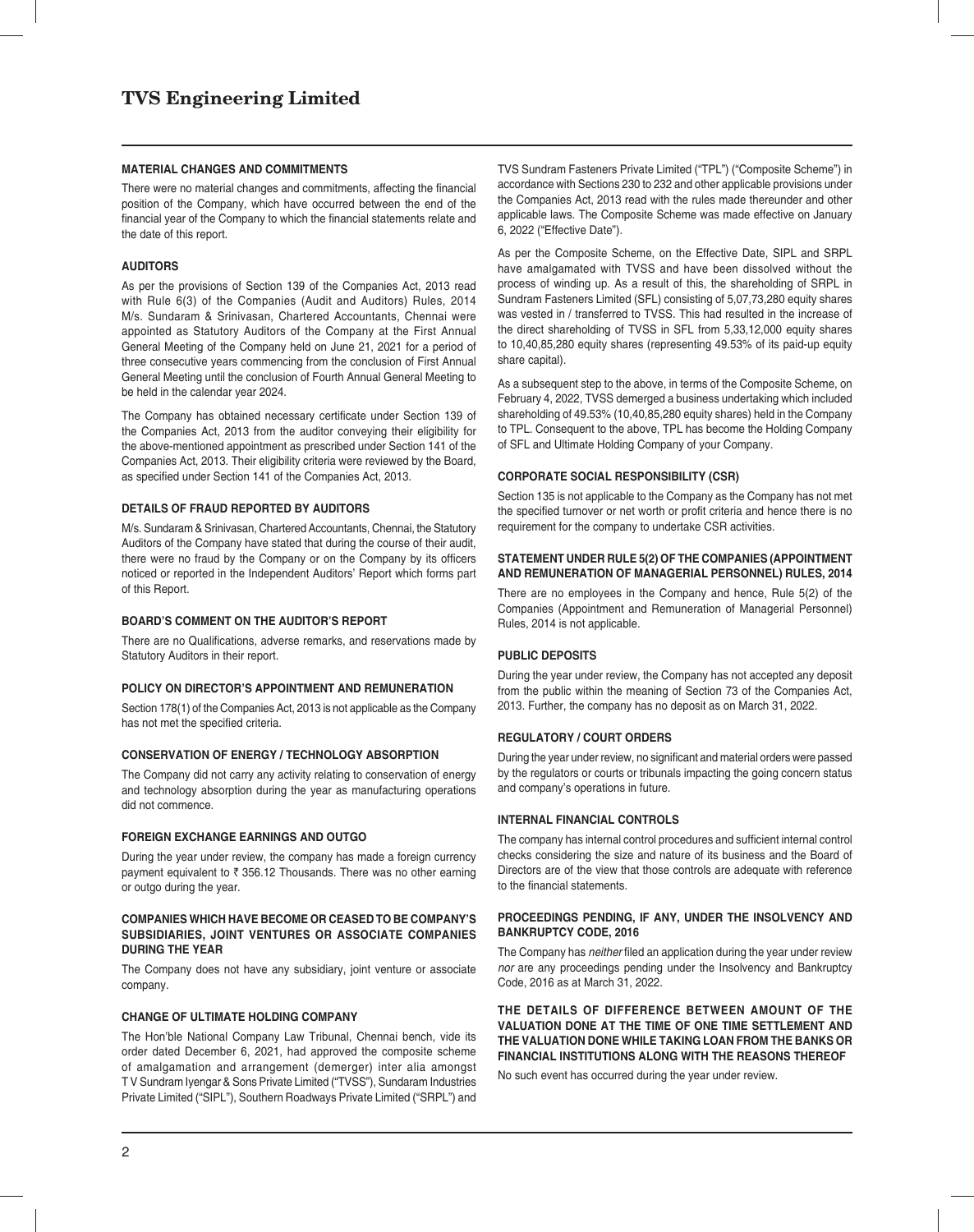## **RISK MANAGEMENT**

The Company had identified certain business risks and also the measures for dealing with such risks which it faces in day to day operations of the Company.

## **MAINTENANCE OF COST RECORDS**

Section 148(1) of the Companies Act, 2013 is not applicable to the Company as the Company has not met the specified criteria and hence, the Company is not required to maintain the cost records.

### **HEALTHY, SAFETY, SECURITY AND ENVIRONMENT (HSSE)**

There are no employees in the Company and hence health, safety, security and environment training are not applicable.

## **DISCLOSURE UNDER THE SEXUAL HARASSMENT OF WOMEN AT WORKPLACE (PREVENTION, PROHIBITION AND REDRESSAL) ACT, 2013**

There are no employees in the Company and hence, provisions of the Sexual Harassment of Women at Workplace (Prevention, Prohibition & Redressal) Act, 2013 are not applicable.

## **ACKNOWLEDGMENT**

Your Directors thank the holding company, Sundram Fasteners Limited for their support.

On behalf of the Board

## **ARATHI KRISHNA S MEENAKSHISUNDARAM**

April 11, 2022 Chairperson Director Chennai DIN: 00517456 DIN: 00513901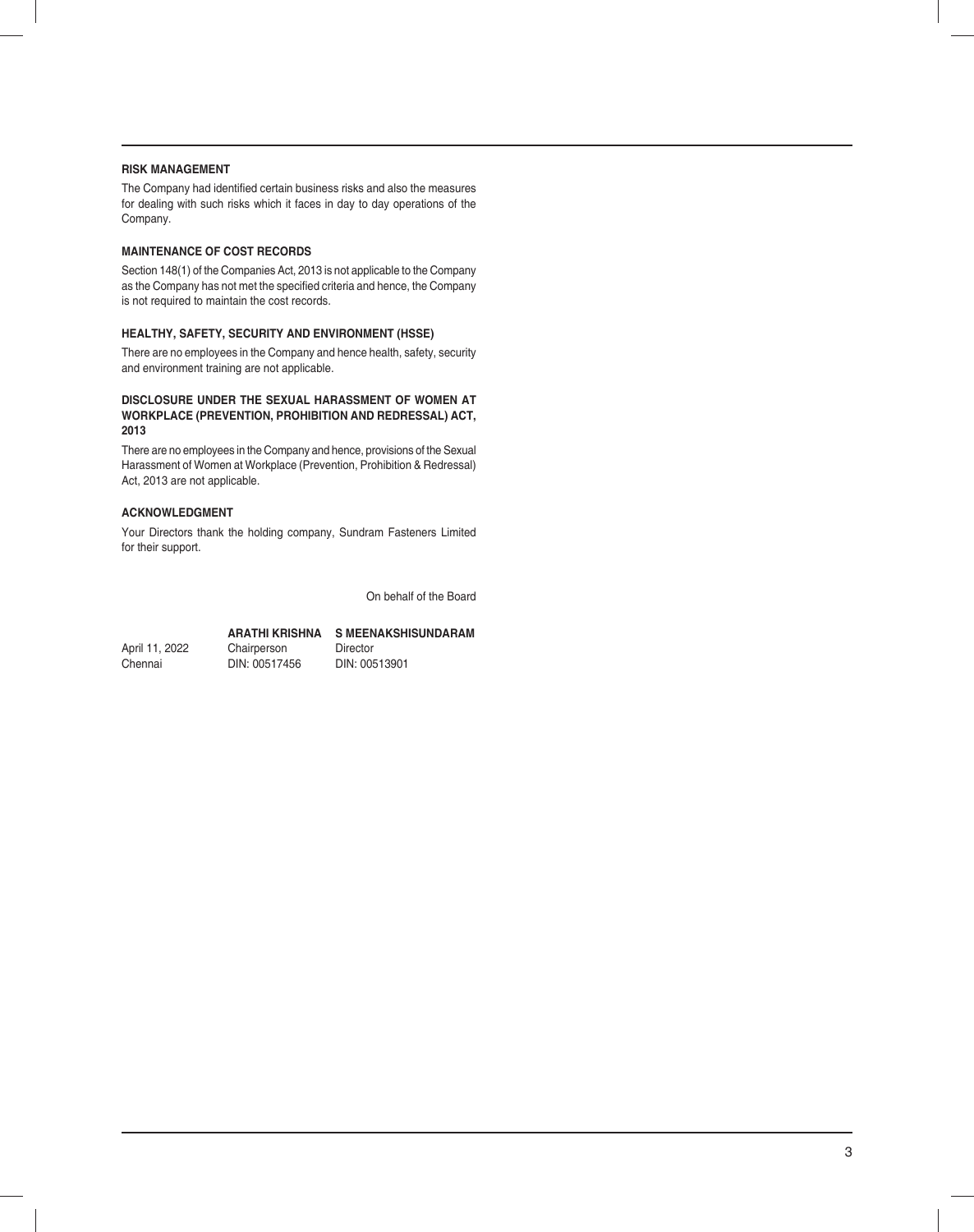## **ANNEXURE - I**

### **FORM NO.MGT-9**

## **EXTRACT OF ANNUAL RETURN**

**for the period ended 31st March, 2022**

*[Pursuant to Section 92(3) of the Companies Act, 2013 and Rule 12(1) of the Companies (Management and Administration) Rules, 2014]*

## **I. REGISTRATION AND OTHER DETAILS**

| <b>CIN</b>                                                                        | U29309TN2020PLC134322                                                          |
|-----------------------------------------------------------------------------------|--------------------------------------------------------------------------------|
| <b>Registration Date</b>                                                          | February 10, 2020                                                              |
| Name of the Company                                                               | <b>TVS Engineering Limited</b>                                                 |
| Category / Sub-Category of the Company                                            | Public Company / Limited by Shares                                             |
| Address of the Registered Office and contact details                              | 98A, VII Floor, Dr Radhakrishnan Salai, Mylapore, Chennai<br>Tamil Nadu 600004 |
| Whether listed company                                                            | No                                                                             |
| Name, Address and Contact details of the Registrar and Transfer Agent,<br>if any. | Not Applicable                                                                 |

## **II. PRINCIPAL BUSINESS ACTIVITIES OF THE COMPANY**

| ခ.  | Name and description of main products / services | NIC Code of the Product / | % of total turnover of the |
|-----|--------------------------------------------------|---------------------------|----------------------------|
| No. |                                                  | service                   | company                    |
|     | Manufacturer of aerospace and defence components | 28140                     | Nil                        |

## **III. PARTICULARS OF HOLDING, SUBSIDIARY AND ASSOCIATE COMPANIES**

| S.<br>No. | Name and address of the company                                                                                             | CIN/GLN               | Holding / Subsidiary /<br>Associate | $%$ of<br>votes<br>held | Applicable<br><b>Section</b> |
|-----------|-----------------------------------------------------------------------------------------------------------------------------|-----------------------|-------------------------------------|-------------------------|------------------------------|
|           | <b>TVS Sundram Fasteners Private Limited</b><br>No. C-9, 5th Street, SIDCO Industrial Estate,<br>Ambattur, Chennai- 600 058 | U28900TN2018PTC123872 | Ultimate Holding<br>Company         | 49.53%                  | 2(87)                        |
| 2         | Sundram Fasteners Limited<br>98-A, VII Floor, Dr Radhakrishnan Salai, Mylapore,<br>Chennai - 600 004                        | L35999TN1962PLC004943 | <b>Holding Company</b>              | 100%                    | 2(46)                        |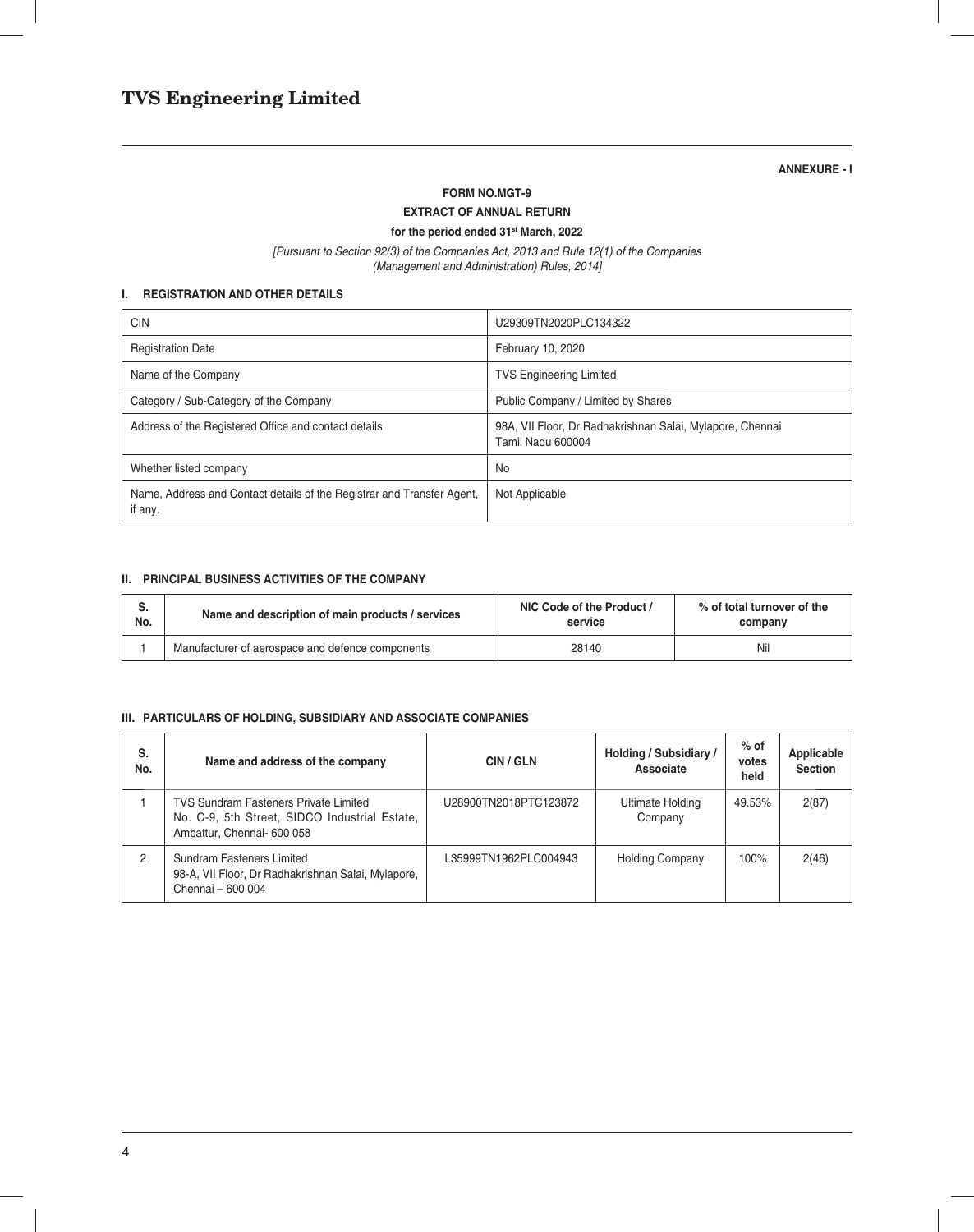## **IV. SHAREHOLDING PATTERN (Equity Share Capital Breakup as percentage of Total Equity)**

**(i) Category wise shareholding**

| <b>Category of shareholders</b>                                                       | No. of shares held at the<br>beginning of the year |           |           | No. of shares held at the end<br>of the year |       |           |           | % change<br>during   |          |
|---------------------------------------------------------------------------------------|----------------------------------------------------|-----------|-----------|----------------------------------------------|-------|-----------|-----------|----------------------|----------|
|                                                                                       | Demat                                              | Physical  | Total     | % of total<br>shares                         | Demat | Physical  | Total     | % of total<br>shares | the year |
| A. Promoters<br>1. Indian                                                             |                                                    |           |           |                                              |       |           |           |                      |          |
| a) Individuals / HUF (Nominees of<br><b>Bodies Corporate)</b>                         |                                                    | 24        | 24        | 0.00                                         |       | 24        | 24        | 0.00                 | Nil      |
| b) Central Govt.                                                                      |                                                    |           |           |                                              |       |           |           |                      |          |
| c) Bodies Corporate                                                                   |                                                    | 12,54,976 | 12,54,976 | 100                                          |       | 19,99,976 | 19,99,976 | 100                  | Nil      |
| d) Banks / Fl                                                                         |                                                    |           |           |                                              |       |           |           |                      |          |
| e) Any other                                                                          |                                                    |           |           |                                              |       |           |           |                      |          |
| Sub-Total (A)(1)                                                                      |                                                    | 12,55,000 | 12,55,000 | 100                                          |       | 20,00,000 | 20,00,000 | 100                  | Nil      |
| Foreign                                                                               |                                                    |           |           |                                              |       |           |           |                      |          |
| Sub-Total (A)(2)                                                                      |                                                    |           |           |                                              |       |           |           |                      |          |
| Total shareholding (A)=(A)(1)+(A)(2)                                                  |                                                    | 12,55,000 | 12,55,000 | 100                                          |       | 20,00,000 | 20,00,000 | 100                  | Nil      |
| <b>B. Public Shareholding</b>                                                         |                                                    |           |           |                                              |       |           |           |                      |          |
| 1. Institutions                                                                       |                                                    |           |           |                                              |       |           |           |                      |          |
| a) Mutual Funds                                                                       |                                                    |           |           |                                              |       |           |           |                      |          |
| b) Banks / Fl                                                                         |                                                    |           |           |                                              |       |           |           |                      |          |
| c) Central Govt.                                                                      |                                                    |           |           |                                              |       |           |           |                      |          |
| d) State Govt.                                                                        |                                                    |           |           |                                              |       |           |           |                      |          |
| e) Venture Capital Funds                                                              |                                                    |           |           |                                              |       |           |           |                      |          |
| f) Insurance Companies                                                                |                                                    |           |           |                                              |       |           |           |                      |          |
| g) Flls                                                                               |                                                    |           |           |                                              |       |           |           |                      |          |
| h) Foreign Venture Capital Funds                                                      |                                                    |           |           |                                              |       |           |           |                      |          |
| i) Others (Specify)                                                                   |                                                    |           |           |                                              |       |           |           |                      |          |
| Sub-total (B)(1)                                                                      |                                                    |           |           |                                              |       |           |           |                      |          |
| 2.Non-Institutions                                                                    |                                                    |           |           |                                              |       |           |           |                      |          |
| a) Bodies Corp.- Indian & Overseas                                                    |                                                    |           |           |                                              |       |           |           |                      |          |
| b) Individuals                                                                        |                                                    |           |           |                                              |       |           |           |                      |          |
| i) Individual shareholders holding<br>nominal share capital up to ₹1 lakh             |                                                    |           |           |                                              |       |           |           |                      |          |
| ii) Individual shareholders holding<br>nominal share capital in excess of<br>₹ 1 lakh |                                                    |           |           |                                              |       |           |           |                      |          |
| c) Others                                                                             |                                                    |           |           |                                              |       |           |           |                      |          |
| Sub-Total (B)(2)                                                                      |                                                    |           |           |                                              |       |           |           |                      |          |
| Total Public Shareholding (B) =<br>$(B)(1)+(B)(2)$                                    |                                                    |           |           |                                              |       |           |           |                      |          |
| C. Shares held by Custodian for<br><b>GDRs and ADRs</b>                               |                                                    |           |           |                                              |       |           |           |                      |          |
| Grand Total = $A + B + C$                                                             |                                                    | 12,55,000 | 12,55,000 | 100                                          |       | 20,00,000 | 20,00,000 | 100                  | Nil      |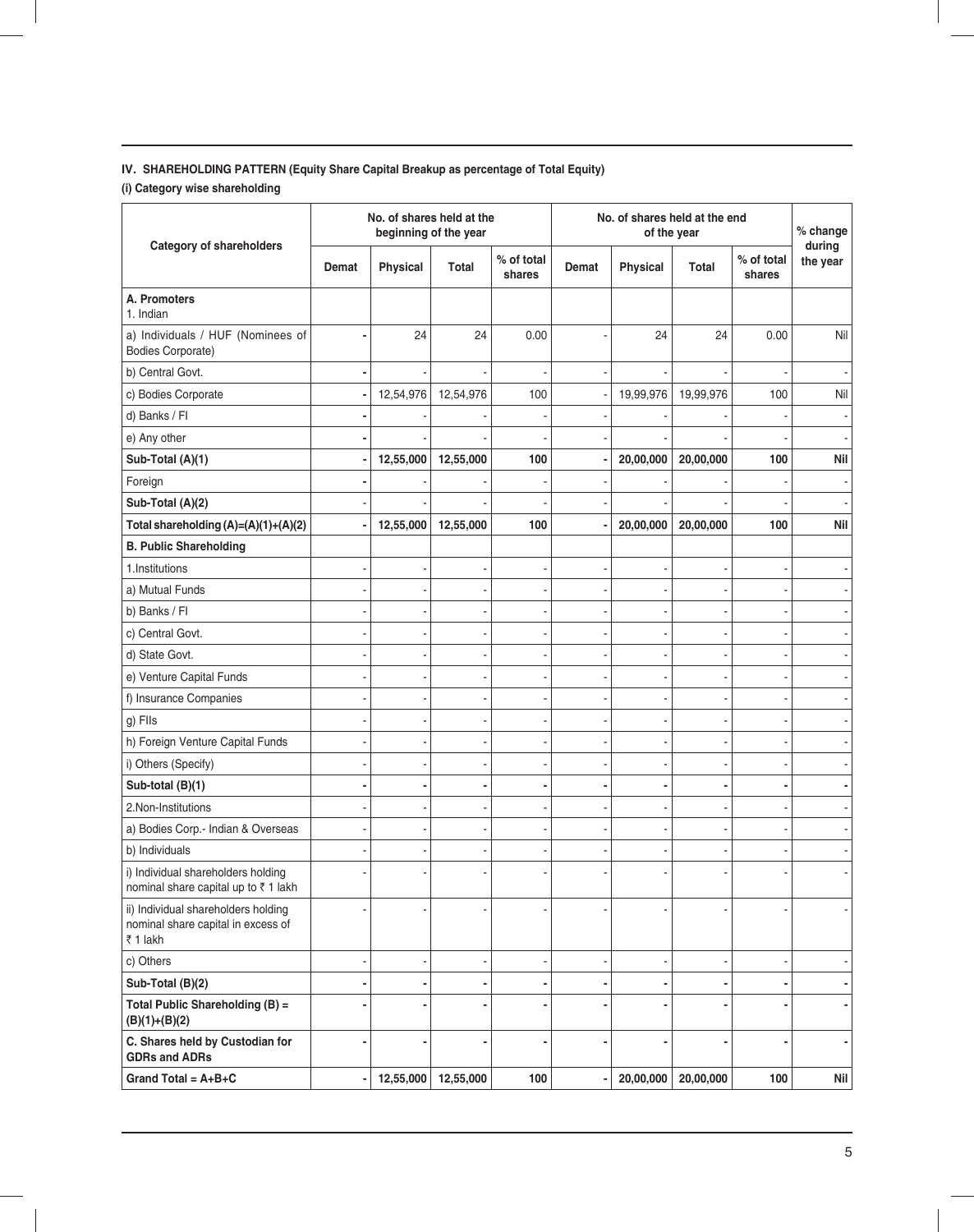## **(ii) Shareholding of Promoters**

| S. No.         | Shareholders' Name                              | Shareholding at the<br>beginning of the year |                                          |                                                           |                  | $%$ change<br>during the<br>year       |                                                           |     |
|----------------|-------------------------------------------------|----------------------------------------------|------------------------------------------|-----------------------------------------------------------|------------------|----------------------------------------|-----------------------------------------------------------|-----|
|                |                                                 | No. of<br>shares                             | $%$ of total<br>shares of the<br>company | % of shares<br>pledged /<br>encumbered to<br>total shares | No. of<br>shares | % of total<br>shares of the<br>company | % of shares<br>pledged /<br>encumbered to<br>total shares |     |
|                | Sundram Fasteners Limited                       | 12,54,976                                    | 100.00                                   |                                                           | 19,99,976        | 100.00                                 | 0.00                                                      | Nil |
| $\overline{2}$ | Nominees of Sundram<br><b>Fasteners Limited</b> | 24                                           | 0.00                                     |                                                           | 24               | 0.00                                   | 0.00                                                      | Nil |
|                | Total                                           | 12,55,000                                    | 100.00                                   |                                                           | 20,00,000        | 100.00                                 | 0.00                                                      | Nil |

## **(iii) Change in Promoters' Shareholding (please specify, if there is no change)**

| S.             | Name of the Shareholder                                                                |               | Shareholding at the beginning<br>of the year | <b>Cumulative Shareholding during</b><br>the year |                                     |
|----------------|----------------------------------------------------------------------------------------|---------------|----------------------------------------------|---------------------------------------------------|-------------------------------------|
| No.            |                                                                                        | No. of Shares | % of total shares<br>of the Company          | No. of Shares                                     | % of total shares<br>of the Company |
|                | <b>Sundram Fasteners Limited (At the Beginning of the year)</b>                        | 12,54,976     | 100.00                                       | 12,55,000                                         | 100.00                              |
|                | Nominees of Sundram Fasteners Limited                                                  | 24            | 00.00                                        |                                                   | 00.00                               |
|                |                                                                                        |               | Total                                        | 12,55,000                                         | 100.00                              |
| $\overline{2}$ | <b>Sundram Fasteners Limited</b><br>(Allotment of Rights Shares on May 28, 2021)       | 6,00,000      | 100.00                                       | 18,55,000                                         | 100.00                              |
|                | Nominees of Sundram Fasteners Limited                                                  |               | 00.00                                        |                                                   | 00.00                               |
|                |                                                                                        |               | Total                                        | 18,55,000                                         | 100.00                              |
| 3              | <b>Sundram Fasteners Limited</b><br>(Allotment of Rights Shares on September 16, 2021) | 1,45,000      | 100.00                                       | 20,00,000                                         | 100.00                              |
|                | Nominees of Sundram Fasteners Limited                                                  |               | 00.00                                        |                                                   | 00.00                               |
|                |                                                                                        | 20,00,000     | 100.00                                       |                                                   |                                     |

## **(iv) Share holding pattern of top ten shareholders (other than Directors, Promoters and Holders of GDRs and ADRs)** Not Applicable

## **(v) Shareholding of Directors and Key Managerial Personnel:**

|                                   |                                                       |   | Shareholding at the beginning of<br>the year |                         | <b>Cumulative Shareholding during</b><br>the year |
|-----------------------------------|-------------------------------------------------------|---|----------------------------------------------|-------------------------|---------------------------------------------------|
| For Each of the Directors and KMP | Name of the Director / KMP<br>No. of<br><b>Shares</b> |   | % of total shares of<br>the company          | No. of<br><b>Shares</b> | % of total shares<br>of the company               |
| At the beginning                  |                                                       | 4 | 0.00                                         |                         | 0.00                                              |
| Issued during the year            | Sri S Meenakshisundaram*<br><b>Director</b>           |   | 0.00                                         |                         | 0.00                                              |
| At the end of the year            |                                                       | 4 | 0.00                                         | 4                       | 0.00                                              |

\* Nominee of Sundram Fasteners Limited. There is no Key Managerial Personnel in the Company.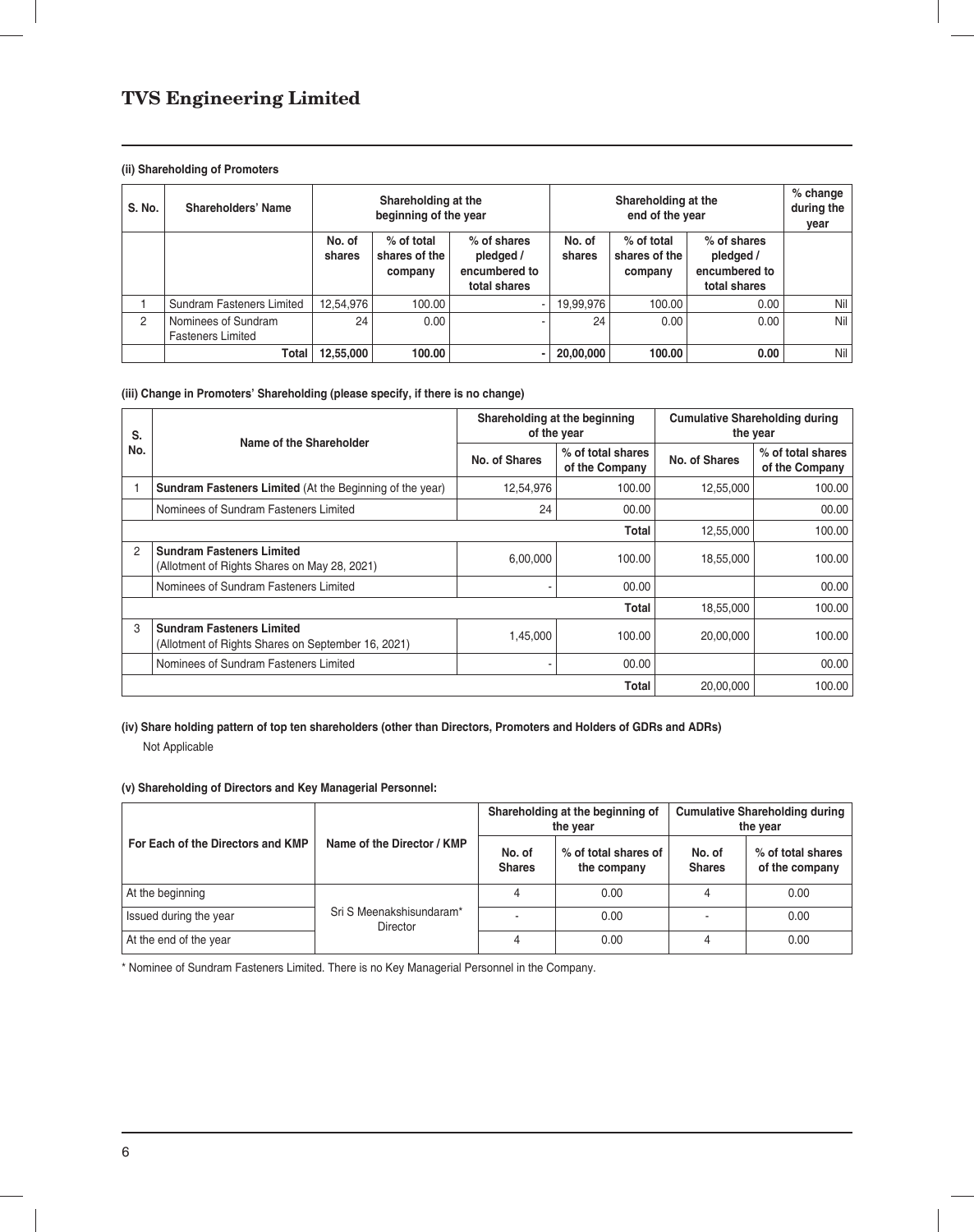## **V. INDEBTEDNESS**

Indebtedness of the Company including interest outstanding/accrued but not due for payment as on 31<sup>st</sup> March, 2022

|    | Indebtedness at the beginning of the financial year |     |           |     |           |
|----|-----------------------------------------------------|-----|-----------|-----|-----------|
|    | Principal amount                                    | Nil | Nil       | Nil | Nil       |
|    | Interest due but not paid<br>lii)                   | Nil | Nil       | Nil | Nil       |
|    | Interest accrued but not due<br>liii)               | Nil | Nil       | Nil | Nil       |
|    | Total of (i) + (ii) + (iii)                         | Nil | Nil       | Nil | Nil       |
| 2. | Change in indebtedness during the financial year    |     |           |     |           |
|    | Addition                                            | Nil | 20,374.47 | Nil | 20,374.47 |
|    | Reduction                                           | Nil | Nil       | Nil | Nil       |
|    | Net Change                                          | Nil | 20,374.47 | Nil | 20,374.47 |
| 3. | Indebtedness at the end of the financial year       |     |           |     |           |
|    | Principal amount                                    | Nil | 20,374.47 | Nil | 20,374.47 |
|    | Interest due but not paid<br>lii)                   | Nil | Nil       | Nil | Nil       |
|    | Interest accrued but not due<br>liii)               | Nil | Nil       | Nil | Nil       |
|    | Total of $(i) + (ii) + (iii)$                       | Nil | 20,374.47 | Nil | 20.374.47 |

## **VI. REMUNERATION OF DIRECTORS AND KEY MANAGERIAL PERSONNEL**

During the year 2021-22, no remuneration was paid to Directors and Key Managerial Personnel.

### **VII. PENALTIES / PUNISHMENT / COMPOUNDING OF OFFENCES**

During the year under review, there were no penalties levied by the Regional Director on the company / directors / officers in default or any compounding of offences by the company / directors / officers in default or any punishment granted by any Court against the company / directors / officers in default.

**Annexure - II**

## **Form No. AOC – 2**

*[Pursuant to clause (h) of sub-section (3) of Section 134 of the Act and Rule 8(2) of the Companies (Accounts) Rules, 2014]*

**Form for disclosure of particulars of contracts / arrangements entered into by the company with related parties referred to in sub-section (1) of Section 188 of the Companies Act, 2013 including certain arm's-length transactions under third proviso thereto**

- 1. Details of contracts or arrangements or transactions not at arm's length basis All contracts / arrangements / transactions with related parties are on arm's length basis and in the ordinary course of business.
- 2. Details of material contracts or arrangement or transactions at arm's length basis

|    |                                                                                               |                                                                                                      |                                                 |                           |                               | (Rs in thousand)     |
|----|-----------------------------------------------------------------------------------------------|------------------------------------------------------------------------------------------------------|-------------------------------------------------|---------------------------|-------------------------------|----------------------|
| a) | Name of the Related Party and nature of the relationship                                      | Sundram Fasteners Limited                                                                            |                                                 |                           |                               |                      |
|    |                                                                                               | <b>Holding Company</b>                                                                               |                                                 |                           |                               |                      |
| b) | Nature of contracts / arrangements /transactions                                              | Subscription of<br><b>Share Capital</b>                                                              | Purchase of<br>Property, Plant and<br>Equipment | Long Term<br>Loan Availed | Interest on Long<br>Term Loan | Services<br>Rendered |
|    |                                                                                               | 7.450.00                                                                                             | 1.433.18                                        | 19,900.00                 | 275.32                        | 34.37                |
| C) | Duration of the contracts / arrangements /transactions                                        |                                                                                                      |                                                 | 2021-22                   |                               |                      |
| d) | Salient terms of the contracts or arrangements or<br>transactions including the value, if any | At arm's length basis and in the ordinary course of business                                         |                                                 |                           |                               |                      |
| e) | Date of approval by the Board, if any                                                         | As the transactions fall under the fourth proviso to Section 188(1), Board approval is not required. |                                                 |                           |                               |                      |
|    | Amount paid as advances, if any                                                               | Nil                                                                                                  |                                                 |                           |                               |                      |

On behalf of the Board

**ARATHI KRISHNA**

Chennai DIN: 00517456

April 11, 2022 Chairperson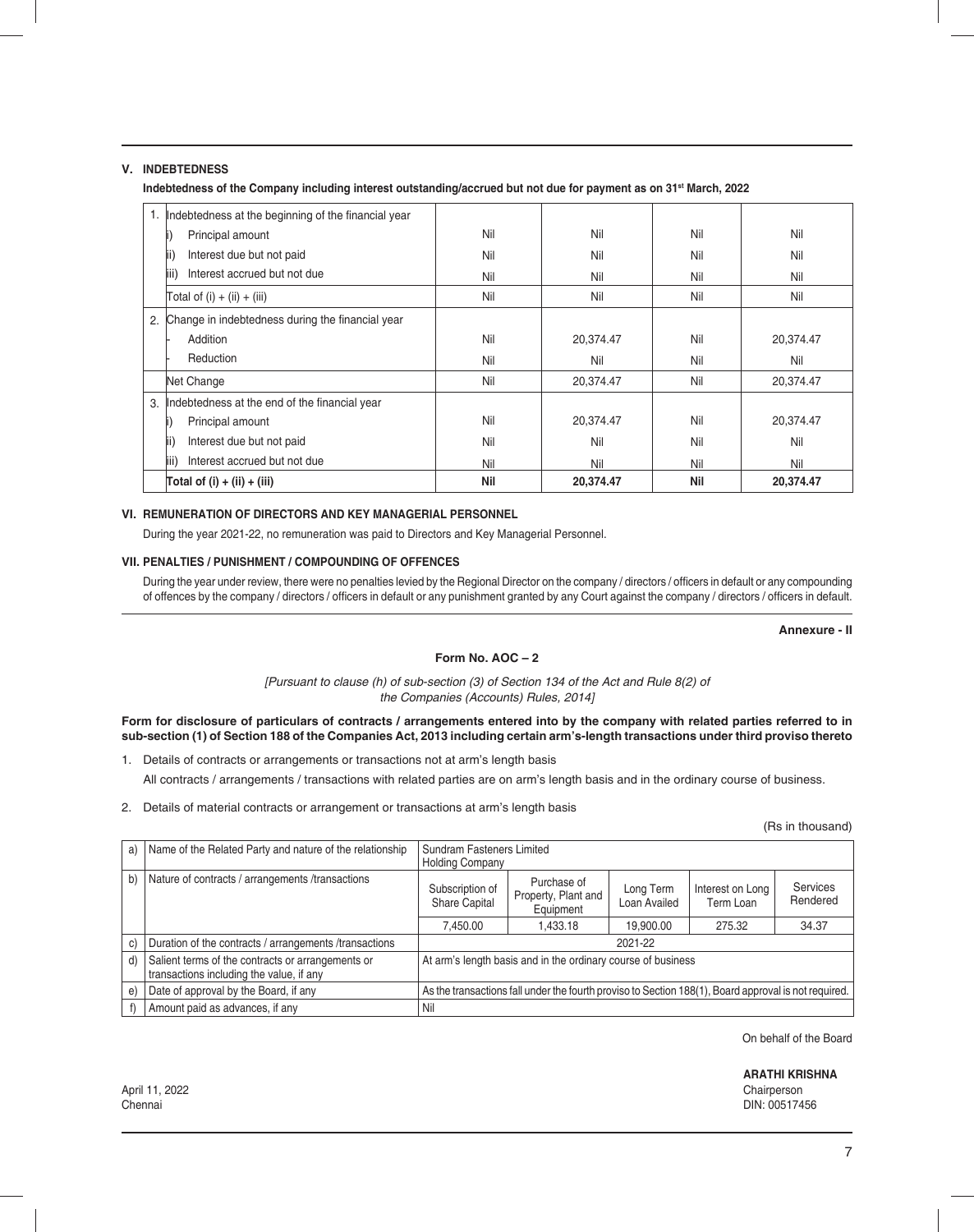### INDEPENDENT AUDITOR'S REPORT TO THE MEMBERS OF TVS ENGINEERING LIMITED, CHENNAI FOR THE YEAR ENDED 31<sup>ST</sup> MARCH 2022

To the Members of TVS Engineering Limited, Chennai

### **Opinion**

We have audited the financial statements of TVS Engineering Limited, Chennai ("the company"), which comprise the Balance Sheet as at 31<sup>st</sup> March 2022, and the Statement of Profit and Loss (including Other Comprehensive Income), the Statement of Changes in Equity and Statement of cash flows for the year then ended, and notes to the financial statements, including a summary of significant accounting policies and other explanatory information.

In our opinion and to the best of our information and according to the explanations given to us, the aforesaid financial statements give the information required by the Companies Act, 2013 ("the Act") in the manner so required and give a true and fair view in conformity with the Indian Accounting Standards prescribed under section 133 of the Act read with the Companies (Indian Accounting Standards) Rules, 2015, as amended, ("Ind AS") and other accounting principles generally accepted in India, of the state of affairs of the Company as at March 31, 2022, and its loss, changes in equity and its cash flows for the year ended on that date.

### **Basis for Opinion**

We conducted our audit in accordance with the Standards on Auditing ("SAs") specified under section 143(10) of the Companies Act, 2013. Our responsibilities under those Standards are further described in the *Auditor's Responsibilities for the Audit of the Financial Statements* section of our report. We are independent of the Company in accordance with the Code of Ethics issued by the Institute of Chartered Accountants of India together with the ethical requirements that are relevant to our audit of the financial statements under the provisions of the Companies Act, 2013 and the Rules thereunder, and we have fulfilled our other ethical responsibilities in accordance with these requirements and the Code of Ethics. We believe that the audit evidence we have obtained is sufficient and appropriate to provide a basis for our opinion.

### **Information Other than the Financial Statements and Auditor's Report Thereon**

The Company's Board of Directors is responsible for other information. The other information comprises the information included in the board's report but does not include the financial statements and our auditor's report thereon.

Our opinion on the financial statements does not cover the other information and we do not express any form of assurance conclusion thereon.

In connection with our audit of the financial statements, our responsibility is to read the other information and, in doing so, consider whether the other information is materially inconsistent with the financial statements or our knowledge obtained in the audit or otherwise appears to be materially misstated. If, based on the work we performed, we conclude that there is a material misstatement of this other information, we are required to report that fact. We have nothing to report in this regard.

### **Responsibilities of Management and Those Charged with Governance for the Financial Statements**

The Company's Board of Directors is responsible for the matters stated in section 134(5) of the Companies Act, 2013 with respect to the preparation of these financial statements that give a true and fair view of the financial position, financial performance, changes in equity and cash flows of the Company in accordance with the accounting principles generally accepted in India, including the Accounting Standards specified under section 133 of the Act. This responsibility also includes maintenance of adequate accounting records in accordance with the provisions of the Act for safeguarding of the assets of the Company and for preventing and detecting frauds and other irregularities; selection and application of appropriate accounting policies; making judgments and estimates that are reasonable and prudent; and design, implementation and maintenance of adequate internal financial controls, that were operating effectively for ensuring the accuracy and completeness of the accounting records, relevant to the preparation and presentation of the financial statements that give a true and fair view and are free from material misstatement, whether due to fraud or error.

In preparing the financial statements, management is responsible for assessing the Company's ability to continue as a going concern, disclosing, as applicable, matters related to going concern and using the going concern basis of accounting unless management either intends to liquidate the Company or to cease operations, or has no realistic alternative but to do so.

Those Board of Directors are also responsible for overseeing the company's financial reporting process.

### **Auditor's Responsibilities for the Audit of the Financial Statements**

Our objectives are to obtain reasonable assurance about whether the financial statements as a whole are free from material misstatement, whether due to fraud or error, and to issue an auditor's report that includes our opinion. Reasonable assurance is a high level of assurance, but is not a guarantee that an audit conducted in accordance with SAs will always detect a material misstatement when it exists. Misstatements can arise from fraud or error and are considered material if, individually or in the aggregate, they could reasonably be expected to influence the economic decisions of users taken on the basis of these financial statements.

As part of an audit in accordance with SAs, we exercise professional judgment and maintain professional skepticism throughout the audit. We also:

- Identify and assess the risks of material misstatement of the financial statements, whether due to fraud or error, design and perform audit procedures responsive to those risks, and obtain audit evidence that is sufficient and appropriate to provide a basis for our opinion. The risk of not detecting a material misstatement resulting from fraud is higher than for one resulting from error, as fraud may involve collusion, forgery, intentional omissions, misrepresentations, or the override of internal control.
- Obtain an understanding of internal control relevant to the audit in order to design audit procedures that are appropriate in the circumstances. Under section 143(3)(i) of the Companies Act, 2013, we are also responsible for expressing our opinion on whether the company has adequate internal financial controls system in place and the operating effectiveness of such controls.
- Evaluate the appropriateness of accounting policies used and the reasonableness of accounting estimates and related disclosures made by management.
- Conclude on the appropriateness of management's use of the going concern basis of accounting and, based on the audit evidence obtained, whether a material uncertainty exists related to events or conditions that may cast significant doubt on the Company's ability to continue as a going concern. If we conclude that a material uncertainty exists, we are required to draw attention in our auditor's report to the related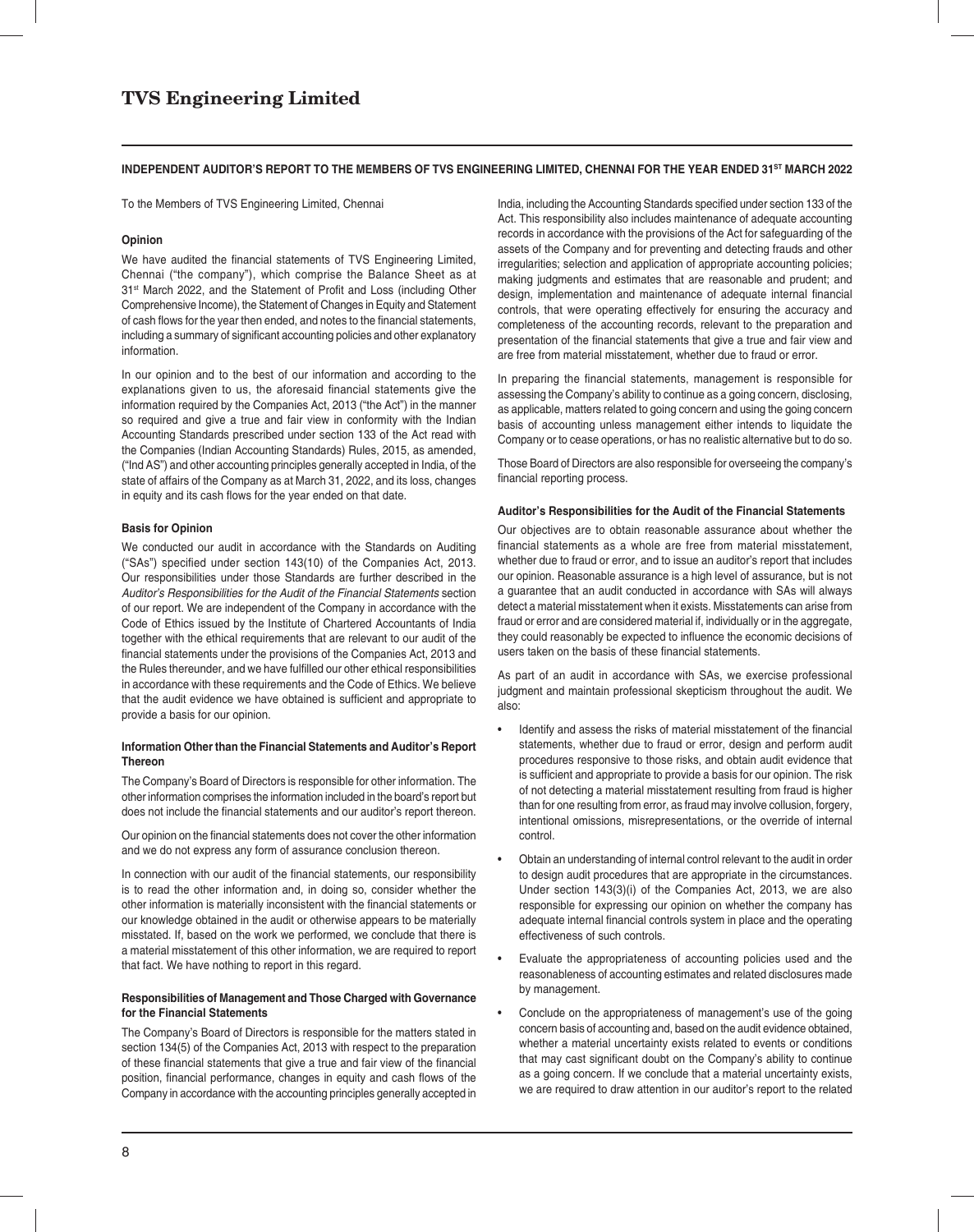disclosures in the financial statements or, if such disclosures are inadequate, to modify our opinion. Our conclusions are based on the audit evidence obtained up to the date of our auditor's report. However, future events or conditions may cause the Company to cease to continue as a going concern.

Evaluate the overall presentation, structure and content of the financial statements, including the disclosures, and whether the financial statements represent the underlying transactions and events in a manner that achieves fair presentation.

We communicate with those charged with governance regarding, among other matters, the planned scope and timing of the audit and significant audit findings, including any significant deficiencies in internal control that we identify during our audit.

We also provide those charged with governance with a statement that we have complied with relevant ethical requirements regarding independence, and to communicate with them all relationships and other matters that may reasonably be thought to bear on our independence, and where applicable, related safeguards.

### **Report on Other Legal and Regulatory Requirements**

- 1. As required by the Companies (Auditor's Report) Order, 2020 ("the Order"), issued by the Central Government of India in terms of subsection (11) of section 143 of the Companies Act, 2013, we give in the "Annexure -A", a statement on the matters specified in paragraphs 3 and 4 of the Order, to the extent applicable.
- 2. As required by Section 143(3) of the Act, we report that:
	- a. We have sought and obtained all the information and explanations which to the best of our knowledge and belief were necessary for the purposes of our audit.
	- b. In our opinion, proper books of account as required by law have been kept by the Company so far as it appears from our examination of those books.
	- c. The Balance Sheet, the Statement of Profit and Loss (including Other Comprehensive Income), Statement of Changes in Equity and the Statement of Cash Flows dealt with by this Report are in agreement with the books of account.
	- d. In our opinion, the aforesaid financial statements comply with the Accounting Standards specified under Section 133 of the Act, read with Rule 7 of the Companies (Accounts) Rules, 2014.
	- e. On the basis of the written representations received from the directors as on 31st March, 2022 taken on record by the Board of Directors, none of the directors is disqualified as on 31<sup>st</sup> March, 2022 from being appointed as a director in terms of Section 164 (2) of the Act.
	- f. With respect to the adequacy of the internal financial controls over financial reporting of the Company and the operating effectiveness of such controls, refer to our separate Report in "Annexure B".
	- g. Requirement of reporting as per section 197(16) of the Act is not applicable as the Company has not paid or provided any managerial remuneration.
- h. With respect to the other matters to be included in the Auditor's Report in accordance with Rule 11 of the Companies (Audit and Auditors) Rules, 2014, in our opinion and to the best of our information and according to the explanations given to us:
	- i. The Company does not have any pending litigations which would impact its financial position.
	- ii. The Company did not have any long-term contracts including derivative contracts and as such no provision as required under the applicable law or accounting standards for material foreseeable losses is to be made.
	- iii. There were no amounts which were required to be transferred to the Investor Education and Protection Fund by the Company.
	- iv. a) The Management has represented that, to the best of its knowledge and belief, no funds have been advanced or loaned or invested (either from borrowed funds or share premium or any other sources or kind of funds) by the Company to or in any other person or entity, including foreign entity ("Intermediaries"), with the understanding, whether recorded in writing or otherwise, that the Intermediary shall, whether, directly or indirectly lend or invest in other persons or entities identified in any manner whatsoever by or on behalf of the Company ("Ultimate Beneficiaries") or provide any guarantee, security or the like on behalf of the Ultimate Beneficiaries;
		- b) The Management has represented, that, to the best of its knowledge and belief, other than as disclosed in the note no.11 to financial statements, no funds have been received by the Company from any person or entity, including foreign entity ("Funding Parties"), with the understanding, whether recorded in writing or otherwise, that the Company shall, whether, directly or indirectly, lend or invest in other persons or entities identified in any manner whatsoever by or on behalf of the Funding Party ("Ultimate Beneficiaries") or provide any quarantee. security or the like on behalf of the Ultimate Beneficiaries;
		- Based on the audit procedures that have been considered reasonable and appropriate in the circumstances, nothing has come to our notice that has caused us to believe that the representations provided under sub-clause (a) and (b) above, contain any material misstatement.
	- v. The company has not declared any dividend during the year. Hence, reporting on whether there is compliance with the provisions of section 123 of the Act does not arise

For Sundaram & Srinivasan Chartered Accountants Firm Registration No. 004207S

**P Viswanathan Partner Partner** Place : Chennai Membership No: 224941 Date : 11.04.2022 UDIN: 22224941AGVKHO1563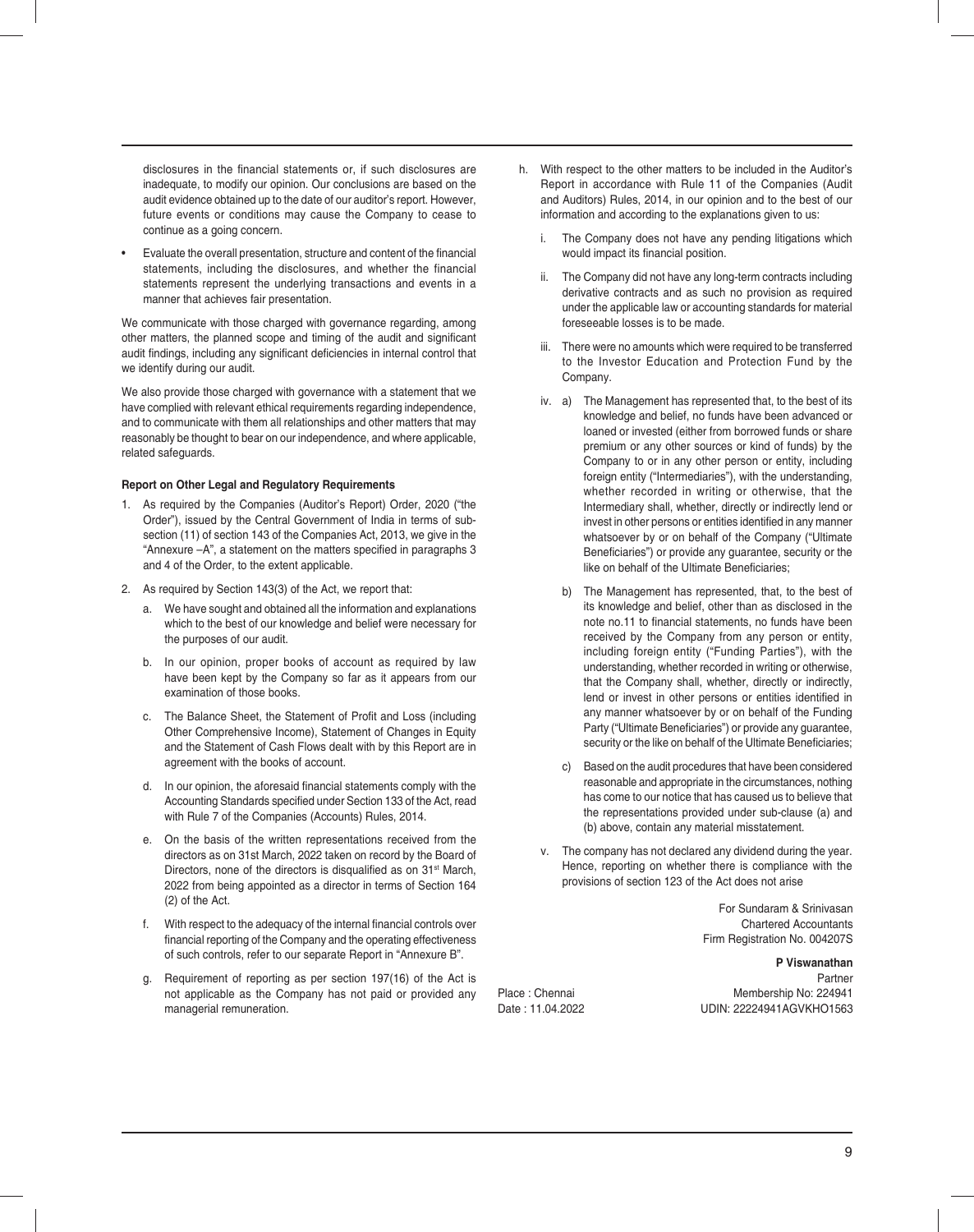### **ANNEXURE "A" TO INDEPENDENT AUDITOR'S REPORT TO THE MEMBERS OF TVS ENGINEERING LIMITED, CHENNAI FOR THE YEAR ENDED 31ST MARCH 2022**

Annexure A referred to in our report under "Report on Other Legal and Regulatory requirements Para 1" of even date on the accounts for the year ended 31<sup>st</sup> March 2022.

- i. (a) (A) The company has maintained proper records showing full particulars, including quantitative details and situation of Property, Plant and Equipment;
	- (B) The company has no intangible assets.
	- (b) Property, Plant and Equipment are verified physically by the management in accordance with a regular programme at reasonable intervals. In our opinion the interval is reasonable having regard to the size of the company and the nature of its assets. No discrepancies were noticed on such verification.
	- (c) The company does not have immovable property and hence reporting under clause 3 (ii) (c) of the Order is not applicable.
	- (d) The company has not revalued any of its Property, Plant and Equipment during the year.
	- (e) No proceedings have been initiated during the year or are pending against the company as at March 31, 2022 for holding any benami property under the Benami Transactions (Prohibition) Act, 1988 (45 of 1988) and rules made thereunder.
- (a) The Company does not have any inventory and hence reporting under clause 3(ii)(a) of the Order is not applicable.
	- (b) The company has not been sanctioned working capital limits in excess of five crore rupees, in aggregate, at any point of time during the year, from banks or financial institutions on the basis of security of current assets and hence reporting under clause 3(ii)(b) of the Order is not applicable.
- iii. According to the information and explanations furnished to us, the company has not made any investments, provided any guarantee or security or granted any loans or advances in the nature of loans, secured or unsecured, to companies, firms or other parties. Accordingly, the provisions of clause  $3$  [(iii)(a),(b),(c),(d),(e) & (f)] of the order are not applicable to the company.
- iv. According to the information and explanations furnished to us, the company has not granted any loan, made any investments and provided any guarantee and security. Hence, reporting on whether there is compliance with the provisions of section 185 and 186 of the Companies Act, 2013 does not arise.
- The company has not accepted any deposit within the meaning of sections 73 to 76 of the Companies Act, 2013. Accordingly, the provisions of clause 3(v) of the Order are not applicable.
- According to the information and explanations furnished to us, the requirement for maintenance of cost records pursuant to the Companies (Cost Records and Audit) Rules, 2014 specified by the Central Government of India under Section 148 of the Companies Act, 2013 are not applicable to the Company for the year under audit.
- vii. (a) According to the records provided to us, the company is generally regular in depositing undisputed statutory dues including Goods and Services Tax (GST), Income Tax, Duty of Customs, Cess and other statutory dues with the appropriate authorities. However, we have observed a delay of one day in remittance of Tax Deducted at Source (TDS) in two instances. Depositing sums under Employees Provident Fund and Employees' State Insurance are not applicable during the year.

 According to the information and explanations furnished to us, no undisputed amounts payable in respect of Goods and Services Tax (GST), Income-Tax, Duty of Customs, Cess and other statutory dues were in arrears, as at 31st March 2022 for a period of more than six months from the date they became payable.

- (b) According to information and explanations furnished to us, there are no disputed dues that were not deposited with the concerned authorities.
- viii. According to the information and explanations furnished to us, there were no transactions relating to previously unrecorded income that have been surrendered or disclosed as income during the year in the tax assessments under the Income Tax Act, 1961 (43 of 1961).
- ix. (a) During the year, the company has availed long term loans from the Holding Company and no installment was due for payment. Hence, the reporting on default in repayment of loan under the clause 3 [ix (a)] of the Order does not arise.

 During the year, the company has paid the interest due for the long-term loans availed from the Holding Company.

- (b) The company has not been declared wilful defaulter by any bank or financial institution or government or any government authority.
- (c) The long-term loans availed from the Holding Company were applied for the purpose for which they were availed.
- (d) On an overall examination of the financial statements, the company has not raised any funds on a short-term basis. Hence, the reporting on whether funds raised on a short-term basis have been utilised for long term purposes does not arise.
- (e) The company does not have subsidiaries, joint ventures or associate companies. Hence, the provisions of clause 3 [ix (e) & (f) ] of the Order are not applicable.
- x. (a) The company has not raised any money by the way of initial public offer or further public offers including debt instruments during the year. Hence, reporting on utilization of such money does not arise.
	- (b) According to the information and explanations furnished to us and on an overall examination of the balance sheet, the company has not made any preferential allotment or private placement of shares or fully or partly convertible debentures during the year under review and hence, reporting requirements under clause 3 [x(b)] of the order are not applicable to the Company.
- xi. (a) Based on the audit procedures adopted and information and explanations furnished to us by the management, no fraud on or by the company has been noticed or reported during the year.
	- (b) In view of what is stated in point no. xi (a) above, no report under sub-section 12 of section 143 of Companies Act, 2013 has been filed in Form ADT-4 during the year.
	- (c) The provisions of section 177 (9) of the Companies Act, 2013 relating to establishment of a vigil mechanism are not applicable. Hence, reporting requirements under clause 3 [xi(c)] of the order are not applicable to the Company.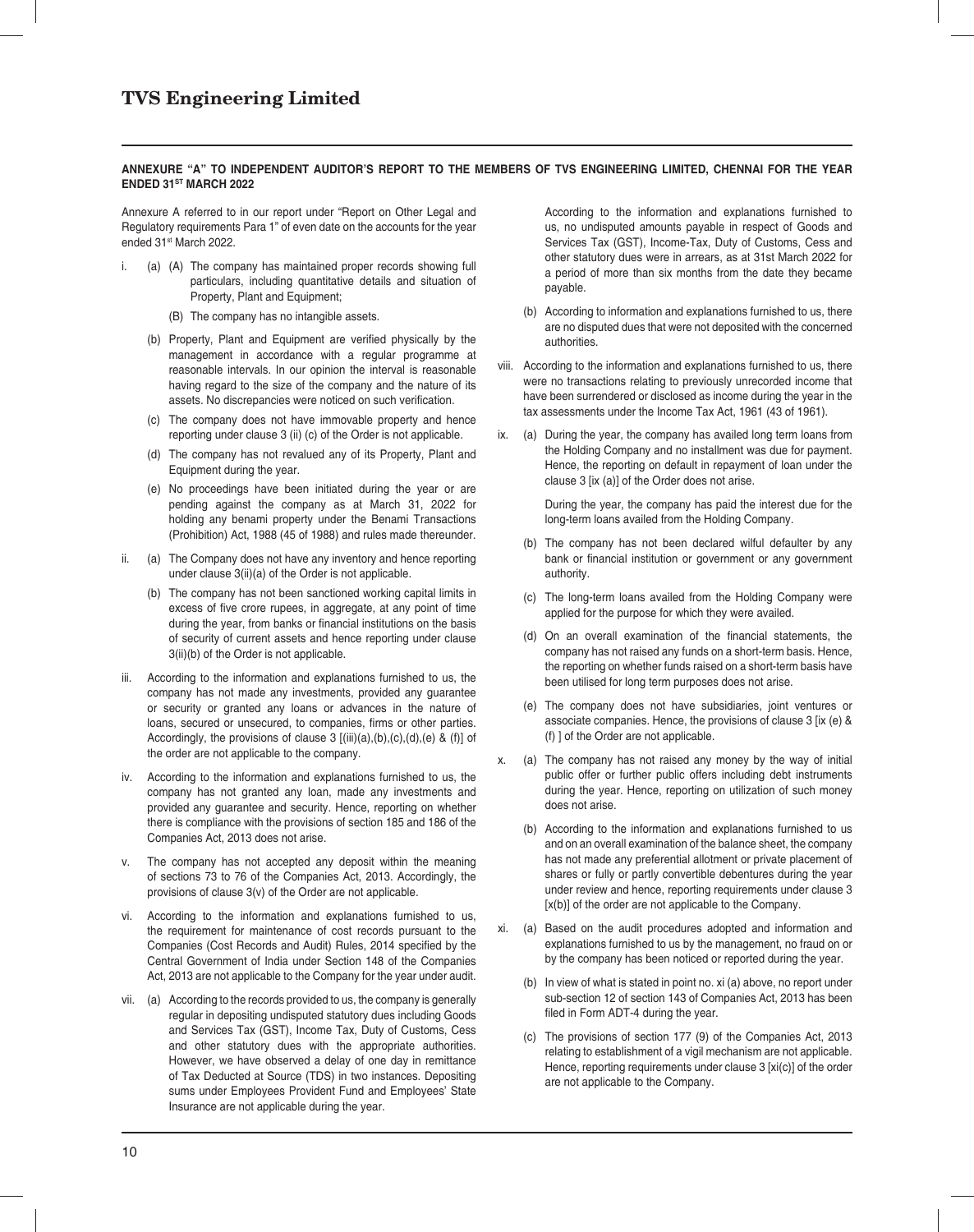- xii. The company is not a Nidhi company. Hence, the provisions of clause 3 [xii (a), (b) and (c)] of the Order are not applicable to the company.
- xiii. The provisions of section 177 of the Companies Act, 2013 relating to the constitution of Audit Committee are not applicable. In our opinion and according to the information and explanations furnished to us, all transactions with the related parties are in compliance with section 188 of Companies Act, 2013.

 The details of transactions during the year have been disclosed in the Financial Statements as required by the applicable accounting standards. Refer Note no.26 to financial statements.

- xiv. The provisions of section 138 of the Companies Act, 2013 relating to the Internal Audit are not applicable. Hence, the provisions of clause 3[xiv(a) & b] of the Order are not applicable to the company.
- xv. According to the information and explanations furnished to us, the company has not entered into any non-cash transactions with directors or persons connected with him as referred to in section 192 of the Companies Act, 2013.
- xvi. (a) The company is not required to be registered under section 45-IA of the Reserve Bank of India Act, 1934 (2 of 1934). Hence, the provisions of clause 3[xvi(a), (b) & (c) are not applicable to the company.
	- (b) In our opinion, there is no core investment company within the Group (as defined in the Core Investment Companies (Reserve Bank) Directions, 2016) and accordingly reporting under clause 3(xvi)(d) of the Order is not applicable.
- xvii. The Company has incurred cash loss of  $\bar{z}$  9,226.30 thousands during the financial year covered by our audit and has incurred cash loss of  $\bar{\tau}$  6,845.25 thousands in the immediately preceding financial period.
- xviii. During the year, there is no resignation of statutory auditors.
- xix. On the basis of the financial ratios, ageing and expected dates of realisation of financial assets and payment of financial liabilities, other information accompanying the financial statements and our knowledge of the Board of Directors and Management plans, nothing has come to our attention, which causes us to believe that any material uncertainty exists as on the date of the audit report indicating that Company is not capable of meeting its liabilities existing at the date of balance sheet as and when they fall due within a period of one year from the balance sheet date.
- xx. The provisions of section 135 of the Companies Act, 2013 relating to the Corporate Social Responsibility (CSR) are not applicable. Hence, the reporting clause 3[xx(a) & b] of the Order are not applicable.
- xxi. The company does not have subsidiaries, joint ventures or associate companies. Accordingly, the preparation of consolidated financial statements and reporting under the clause 3 (xxi) of the Order are not applicable.

For Sundaram & Srinivasan Chartered Accountants Firm Registration No. 004207S

**P Viswanathan Partner** Partner (1999) and the contract of the contract of the contract of the contract of the contract of the contract of the contract of the contract of the contract of the contract of the contract of the contract of t Place : Chennai Membership No: 224941 UDIN: 22224941AGVKHO1563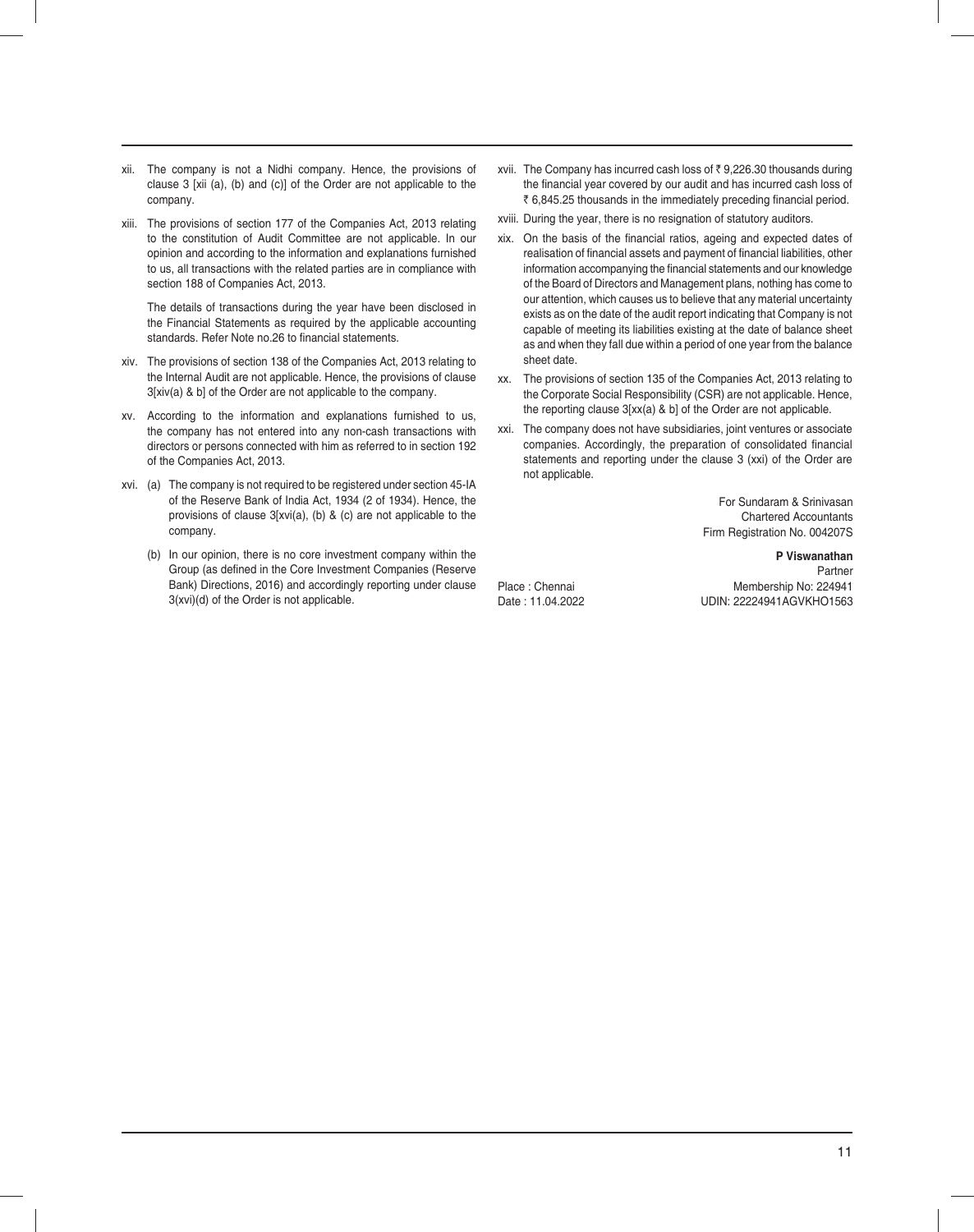### **ANNEXURE "B" TO INDEPENDENT AUDITOR'S REPORT TO THE MEMBERS OF TVS ENGINEERING LIMITED, CHENNAI FOR THE YEAR ENDED 31ST MARCH 2022**

### **Report on the Internal Financial Controls under Clause (i) of Subsection 3 of Section 143 of the Companies Act, 2013 ("the Act")**

We have audited the internal financial controls with reference to financial statements of TVS Engineering Limited, Chennai ("the Company") as of March 31, 2022 in conjunction with our audit of the financial statements of the Company for the year ended on that date.

### **Management's Responsibility for Internal Financial Controls**

The Company's management is responsible for establishing and maintaining internal financial controls based on the Guidance Note on Audit of Internal Financial Controls over Financial Reporting issued by the Institute of Chartered Accountants of India (hereinafter "ICAI"). These responsibilities include the design, implementation and maintenance of adequate internal financial controls that were operating effectively for ensuring the orderly and efficient conduct of its business, including adherence to company's policies, the safeguarding of its assets, the prevention and detection of frauds and errors, the accuracy and completeness of the accounting records, and the timely preparation of reliable financial information, as required under the Companies Act, 2013.

### **Auditors' Responsibility**

Our responsibility is to express an opinion on the Company's internal financial controls over financial reporting with reference to financial statements based on our audit. We conducted our audit in accordance with the Guidance Note on Audit of Internal Financial Controls Over Financial Reporting (the "Guidance Note") and the Standards on Auditing, issued by ICAI and deemed to be prescribed under section 143(10) of the Companies Act, 2013, to the extent applicable to an audit of internal financial controls, both applicable to an audit of Internal Financial Controls and, both issued by the ICAI. Those Standards and the Guidance Note require that we comply with ethical requirements and plan and perform the audit to obtain reasonable assurance about whether adequate internal financial controls with reference to financial statements was established and maintained and if such controls operated effectively in all material respects.

Our audit involves performing procedures to obtain audit evidence about the adequacy of the internal financial controls with reference to financial statements and their operating effectiveness. Our audit of internal financial controls with reference to financial statements included obtaining an understanding of internal financial controls with reference to financial statements, assessing the risk that a material weakness exists, and testing and evaluating the design and operating effectiveness of internal control based on the assessed risk. The procedures selected depend on the auditor's judgement, including the assessment of the risks of material misstatement of the financial statements, whether due to fraud or error.

We believe that the audit evidence we have obtained is sufficient and appropriate to provide a basis for our audit opinion on the Company's internal financial controls with reference to financial statements.

### **Meaning of Internal Financial Controls Over Financial Reporting**

A Company's internal financial control over financial reporting is a process designed to provide reasonable assurance regarding the reliability of financial reporting and the preparation of financial statements for external purposes in accordance with generally accepted accounting principles. A Company's internal financial control over financial reporting includes those policies and procedures that;

- I. pertain to the maintenance of records that, in reasonable detail, accurately and fairly reflect the transactions and dispositions of the assets of the Company;
- II. provide reasonable assurance that transactions are recorded as necessary to permit preparation of financial statements in accordance with generally accepted accounting principles, and that receipts and expenditures of the Company are being made only in accordance with authorisations of management and directors of the Company; and
- III. provide reasonable assurance regarding prevention or timely detection of unauthorised acquisition, use, or disposition of the company's assets that could have a material effect on the financial statements.

### **Inherent Limitations of Internal Financial Controls Over Financial Reporting**

Because of the inherent limitations of internal financial controls over financial reporting, including the possibility of collusion or improper management override of controls, material misstatements due to error or fraud may occur and not be detected. Also, projections of any evaluation of the internal financial controls over financial reporting to future periods are subject to the risk that the internal financial control over financial reporting may become inadequate because of changes in conditions, or that the degree of compliance with the policies or procedures may deteriorate.

### **Opinion**

In our opinion, the Company has, in all material respects, an adequate internal financial controls system with reference to financial statements and such internal financial controls with reference to financial statements were operating effectively as at March 31, 2022, based on;

- existing policies and procedures adopted by the Company for ensuring orderly and efficient conduct of business.
- ii. continuous adherence to Company's policies.
- iii. existing procedures in relation to safeguarding of Company's fixed assets, receivables, loans and advances made and bank balances.
- iv. existing system to prevent and detect fraud and errors.
- v. accuracy and completeness of Company's accounting records; and
- vi. existing capacity to prepare timely and reliable financial information.

For Sundaram & Srinivasan Chartered Accountants Firm Registration No. 004207S

**P Viswanathan Partner** Partner and the contract of the contract of the contract of the contract of the contract of the contract of the contract of the contract of the contract of the contract of the contract of the contract of the cont Place : Chennai Membership No: 224941 Date : 11.04.2022 UDIN: 22224941AGVKHO1563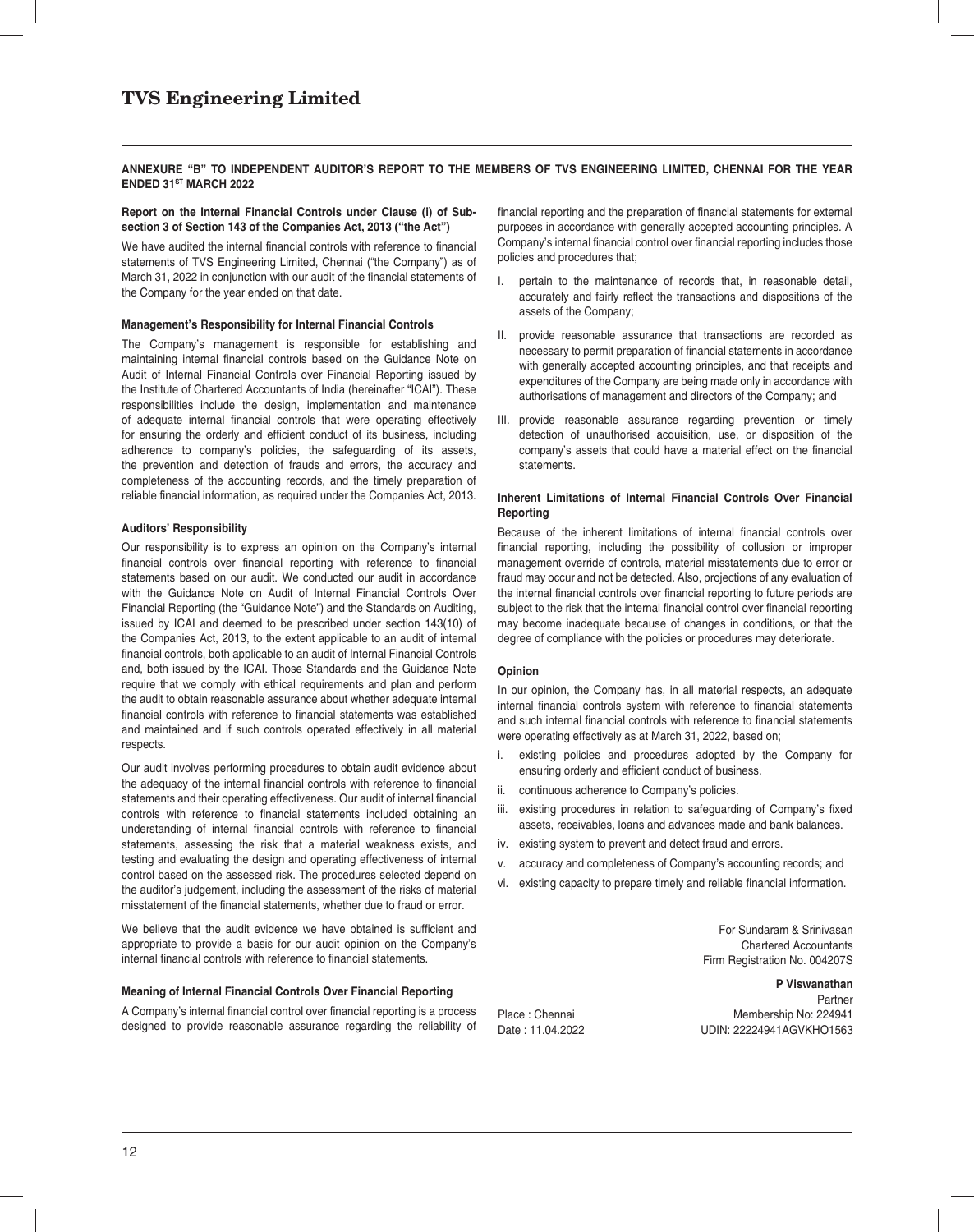## **Balance Sheet as at March 31, 2022**

|     |                    |               |                                     |             |                             | (₹ in Thousands)            |
|-----|--------------------|---------------|-------------------------------------|-------------|-----------------------------|-----------------------------|
|     |                    |               | <b>Particulars</b>                  | Note<br>No. | As at<br>31st March<br>2022 | As at<br>31st March<br>2021 |
| I.  |                    | <b>ASSETS</b> |                                     |             |                             |                             |
|     |                    |               | (1) Non-current assets              |             |                             |                             |
|     |                    |               | (a) Property, plant and equipment   | 5           | 17,522.45                   |                             |
|     |                    |               | (b) Tax assets (net)                | 6           | 0.69                        |                             |
|     |                    |               |                                     |             | 17,523.14                   |                             |
|     |                    |               | (2) Current assets                  |             |                             |                             |
|     |                    |               | (a) Financial assets                |             |                             |                             |
|     |                    |               | - Cash and cash equivalents         | 7           |                             | 1,883.40                    |
|     |                    |               | - Other financial assets            | 8           | 3,450.00                    | 3,450.00                    |
|     |                    |               | (b) Other current assets            | 9           | 5,922.72                    | 1,155.27                    |
|     |                    |               |                                     |             | 9,372.72                    | 6,488.67                    |
|     |                    |               | <b>Total Assets</b>                 |             | 26,895.86                   | 6,488.67                    |
| II. | <b>Equity</b>      |               | <b>EQUITY AND LIABILITIES</b>       |             |                             |                             |
|     |                    |               | (a) Equity Share capital            | 10 A        | 20,000.00                   | 12,550.00                   |
|     |                    |               | (b) Other equity                    | 10B         | (16, 753.45)                | (6,845.25)                  |
|     |                    |               | <b>Total equity</b>                 |             | 3,246.55                    | 5,704.75                    |
|     | <b>Liabilities</b> |               |                                     |             |                             |                             |
|     |                    |               | (1) Non-current liabilities         |             |                             |                             |
|     |                    |               | (a) Financial liabilities           |             |                             |                             |
|     |                    |               | - Borrowings                        | 11          | 19,900.00                   |                             |
|     |                    |               | (b) Deferred Tax Liabilities (Net)  | 12          | 129.95                      |                             |
|     |                    |               |                                     |             | 20,029.95                   |                             |
|     |                    |               | (2) Current liabilities             |             |                             |                             |
|     |                    |               | (a) Financial liabilities           |             |                             |                             |
|     |                    |               | - Borrowings                        | 13          | 474.47                      |                             |
|     |                    |               | - Trade payables                    |             |                             |                             |
|     |                    |               | Total outstanding dues of micro     | 14          |                             |                             |
|     |                    |               | and small enterprises               |             |                             |                             |
|     |                    |               | Total outstanding dues of creditors |             |                             |                             |
|     |                    |               | other than micro and small          | 14          | 3,027.96                    | 668.88                      |
|     |                    |               | enterprises                         |             |                             |                             |
|     |                    |               | - Other financial liabilities       | 15          | 29.90                       | 28.80                       |
|     |                    |               | (b) Other current liabilities       | 16          | 87.03                       | 86.24                       |
|     |                    |               |                                     |             | 3,619.36                    | 783.92                      |
|     |                    |               | <b>Total equity and liabilities</b> |             | 26,895.86                   | 6,488.67                    |

| This is the balance sheet referred to in | For and on behalf of the Board of Directors of |                            |  |  |  |
|------------------------------------------|------------------------------------------------|----------------------------|--|--|--|
| our report of even date                  | <b>TVS Engineering Limited</b>                 |                            |  |  |  |
| <b>For SUNDARAM &amp; SRINIVASAN</b>     | [CIN: U29309TN2020PLC134322]                   |                            |  |  |  |
| <b>Chartered Accountants</b>             |                                                |                            |  |  |  |
| Firm Regn No. 004207S                    | <b>ARATHI KRISHNA</b>                          | <b>S MEENAKSHISUNDARAM</b> |  |  |  |
| <b>P VISWANATHAN</b>                     | Chairperson                                    | Director                   |  |  |  |
| Partner                                  | (DIN: 00517456                                 | (DIN: 00513901)            |  |  |  |
| Membership Number 224941                 |                                                |                            |  |  |  |
| Place: Chennai                           |                                                |                            |  |  |  |

Date: 11.04.2022

## **Statement of Profit and Loss for the year ended March 31, 2022**

| SI.<br>No. | <b>Particulars</b>                                                                         |                               | <b>Note</b><br>No. | For the<br>year Ended<br>31-03-2022                                              | (₹ in Thousands)<br>For the<br>period Ended<br>31-03-2021 |
|------------|--------------------------------------------------------------------------------------------|-------------------------------|--------------------|----------------------------------------------------------------------------------|-----------------------------------------------------------|
| I          | Revenue from operations (Gross)                                                            |                               |                    |                                                                                  |                                                           |
| Ш          | Other income                                                                               |                               |                    |                                                                                  |                                                           |
| Ш          | <b>Total Revenue</b>                                                                       |                               |                    |                                                                                  |                                                           |
| IV         | <b>Expenses</b>                                                                            |                               |                    |                                                                                  |                                                           |
|            | Cost of materials consumed                                                                 |                               |                    |                                                                                  |                                                           |
|            | Changes in inventories of finished goods,                                                  |                               |                    |                                                                                  |                                                           |
|            | stock-in-trade and work-in-process                                                         |                               |                    |                                                                                  |                                                           |
|            | Finance costs - Interest Expenses                                                          |                               |                    | 276.17                                                                           | 0.10                                                      |
|            | Depreciation and amortization expense                                                      |                               | 5                  | 551.95                                                                           |                                                           |
|            | Other expenses                                                                             |                               | 17                 | 8,950.13                                                                         | 6,845.15                                                  |
| V          | Total expenses (IV)                                                                        |                               |                    | 9,778.25                                                                         | 6,845.25                                                  |
|            | Profit / (Loss) before exceptional items<br>and tax (III-IV)                               |                               |                    | (9,778.25)                                                                       | (6,845.25)                                                |
| VI         | Exceptional item                                                                           |                               |                    |                                                                                  |                                                           |
| VII        | Profit / (Loss) before tax (V-VI)                                                          |                               |                    | (9,778.25)                                                                       | (6,845.25)                                                |
| VIII       | Tax expense:                                                                               |                               |                    |                                                                                  |                                                           |
|            | (1) Current tax                                                                            |                               |                    |                                                                                  |                                                           |
|            | (2) Deferred tax                                                                           |                               |                    | 129.95                                                                           |                                                           |
| IX         |                                                                                            |                               |                    | 129.95                                                                           | (6,845.25)                                                |
| X          | Profit / (Loss) for the period (VII - VIII)<br>Other comprehensive income                  |                               |                    | (9,908.20)                                                                       |                                                           |
|            | i) Items that will not be reclassified to<br>profit or loss                                |                               |                    |                                                                                  |                                                           |
|            | - Income tax relating to items that will not<br>be reclassified to profit or loss          |                               |                    |                                                                                  |                                                           |
|            | ii) Items that will be reclassified to profit                                              |                               |                    |                                                                                  |                                                           |
|            | or loss                                                                                    |                               |                    |                                                                                  |                                                           |
|            | - Income tax relating to items that will be<br>reclassified to profit or loss              |                               |                    |                                                                                  |                                                           |
|            |                                                                                            |                               |                    |                                                                                  |                                                           |
| ΧI         | Total comprehensive income for the<br>period $(IX + X)$                                    |                               |                    | (9,908.20)                                                                       | (6,845.25)                                                |
|            | (Comprising Profit / (loss) and Other<br>Comprehensive Income for the year)                |                               |                    |                                                                                  |                                                           |
| XII        | Earnings per equity share                                                                  |                               | 18                 |                                                                                  |                                                           |
|            | (1) Basic (in ₹)                                                                           |                               |                    | (5.39)                                                                           | (10.19)                                                   |
|            | (2) Diluted (in ₹)                                                                         |                               |                    | (5.39)                                                                           | (10.19)                                                   |
| XIII       | Weighted average number of equity<br>shares used in computing earnings per<br>equity share |                               |                    |                                                                                  |                                                           |
|            | (1) Basic                                                                                  |                               |                    | 18,39,561                                                                        | 6,71,911                                                  |
|            | (2) Diluted                                                                                |                               |                    | 18,39,561                                                                        | 6,71,911                                                  |
|            | Notes 1 to 27 form an integral part of these financial statements                          |                               |                    |                                                                                  |                                                           |
|            | This is the statement of profit and loss<br>referred to in our report of even date         |                               |                    | For and on behalf of the Board of Directors of<br><b>TVS Engineering Limited</b> |                                                           |
|            | <b>For SUNDARAM &amp; SRINIVASAN</b>                                                       |                               |                    | [CIN: U29309TN2020PLC134322]                                                     |                                                           |
|            | Chartered Accountants                                                                      |                               |                    |                                                                                  |                                                           |
|            | Firm Regn No. 004207S                                                                      | ARATHI KRISHNA                |                    |                                                                                  | <b>S MEENAKSHISUNDARAM</b>                                |
| Partner    | <b>P VISWANATHAN</b>                                                                       | Chairperson<br>(DIN: 00517456 |                    | Director<br>(DIN: 00513901)                                                      |                                                           |
|            | Membership Number 224941                                                                   |                               |                    |                                                                                  |                                                           |
|            | Place: Chennai<br>Date: 11.04.2022                                                         |                               |                    |                                                                                  |                                                           |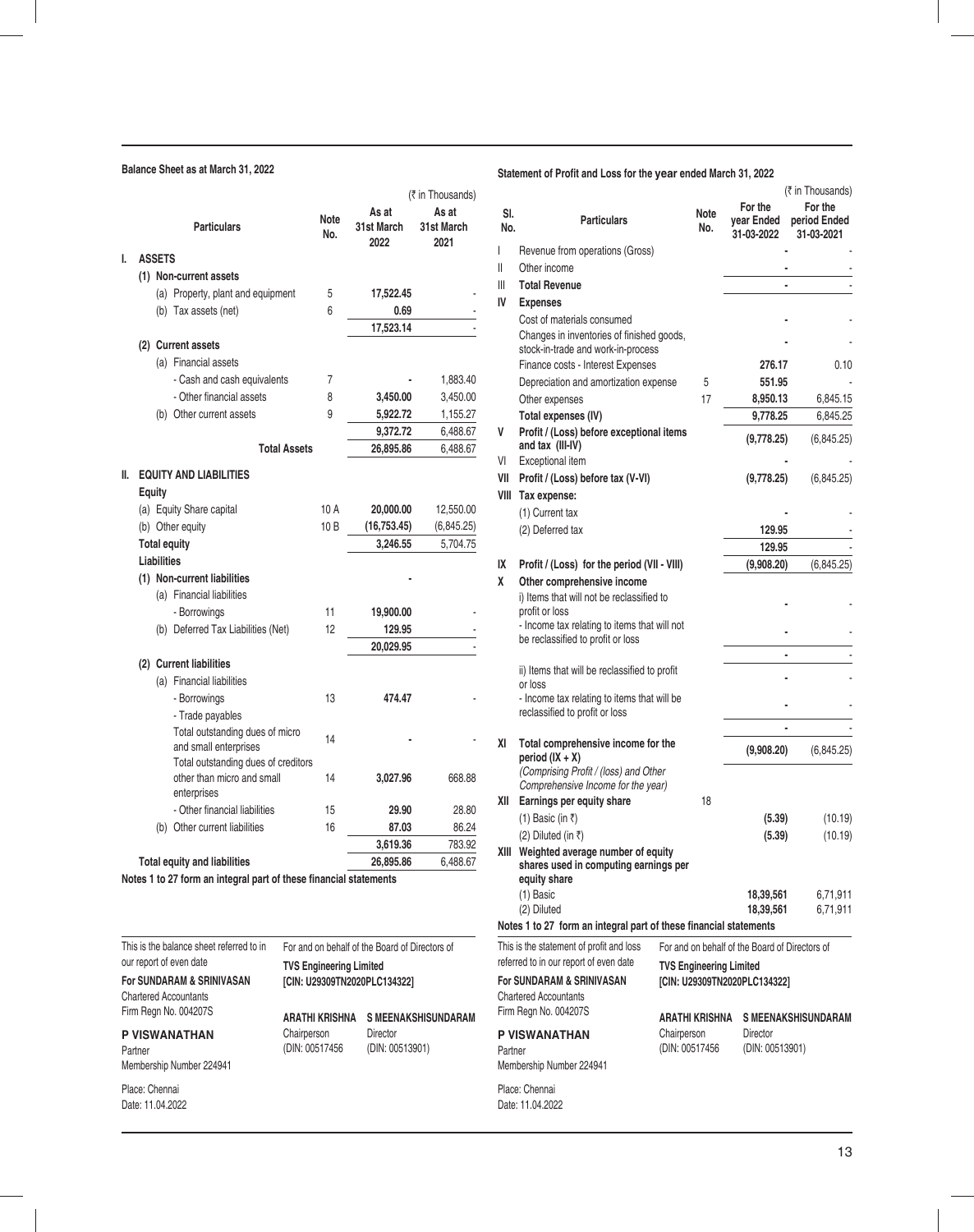## **Statement of changes in Equity for the year ended March 31, 2022**

| A. Equity Share Capital                                    |              | (₹ in Thousands) |
|------------------------------------------------------------|--------------|------------------|
| <b>Particulars</b>                                         | <b>Notes</b> | Amount           |
| (1) Current Reporting Period                               | 10A          |                  |
| Balance as at the 01 <sup>st</sup> April 2021              |              | 12,550.00        |
| Changes in Equity Share Capital due to prior period errors |              |                  |
| Restated balance at the 01 <sup>st</sup> April 2021        |              | 12,550.00        |
| Changes in equity share capital during current year        |              | 7,450.00         |
| Balance as at the 31 <sup>st</sup> March 2022              |              | 20,000.00        |
| (2) Previous Reporting Period                              | 10A          |                  |
| Balance as at the 10 <sup>th</sup> February 2020           |              |                  |
| Changes in Equity Share Capital due to prior period errors |              |                  |
| Restated balance at the 10 <sup>th</sup> February 2020     |              |                  |
| Changes in equity share capital during previous year       |              | 12,550.00        |
| Balance as at the 31 <sup>st</sup> March 2021              |              | 12,550.00        |

| <b>B. Other Equity</b>                                |              |                                                                                | (₹ in Thousands) |  |
|-------------------------------------------------------|--------------|--------------------------------------------------------------------------------|------------------|--|
|                                                       |              | <b>Reserves and Surplus</b>                                                    |                  |  |
| <b>Particulars</b>                                    | <b>Notes</b> | <b>Retained Earnings -</b><br><b>Suplus in Statement</b><br>of Profit and Loss | Total            |  |
| (1) Current Reporting Period                          |              |                                                                                |                  |  |
| Balance as at the 1 <sup>st</sup> April 2021          |              | (6,845.25)                                                                     | (6,845.25)       |  |
| Changes in accounting policy / prior<br>period errors |              |                                                                                |                  |  |
| Restated balance at the 1 <sup>st</sup> April 2021    |              | (6,845.25)                                                                     | (6,845.25)       |  |
| Total Comprehensive Income for the<br>current year    |              | (9,908.20)                                                                     | (9,908.20)       |  |
| Balance as at the 31 <sup>st</sup> March 2022         | 10B          | (16, 753.45)                                                                   | (16, 753.45)     |  |
| (2) Previous Reporting Period                         |              |                                                                                |                  |  |
| Balance as at the 10 <sup>th</sup> February 2020      |              |                                                                                |                  |  |
| Changes in accounting policy / prior<br>period errors |              |                                                                                |                  |  |
| Restated balance at the<br>10th February 2020         |              |                                                                                |                  |  |
| Total Comprehensive Income for the<br>previous year   |              | (6,845.25)                                                                     | (6,845.25)       |  |
| Balance as at the March 31, 2021                      | 10B          | (6, 845.25)                                                                    | (6, 845.25)      |  |

**Notes 1 to 27 form an integral part of these financial statements** 

I his is the statement of changes in equity For and on behalf of the Board of Directors of referred to in our report of even date

**TVS Engineering Limited**

**ARATHI KRISHNA S MEENAKSHISUNDARAM**

(DIN: 00513901)

## **[CIN: U29309TN2020PLC134322]**

Chairperson Director<br>(DIN: 00517456 (DIN: 00

Chartered Accountants Firm Regn No. 004207S

**For SUNDARAM & SRINIVASAN**

**P VISWANATHAN**

Partner Membership Number 224941

Place: Chennai Date: 11.04.2022 Statement of Cash flows for the year ended March 31, 2022

|    | <b>Particulars</b>                                                                                                | <b>Notes</b> | For the<br>year ended<br>31st March<br>2022    | (₹ in Thousands)<br>For the<br>period ended<br>31st March<br>2021 |
|----|-------------------------------------------------------------------------------------------------------------------|--------------|------------------------------------------------|-------------------------------------------------------------------|
| А. | Cash flows from operating activities                                                                              |              |                                                |                                                                   |
|    | Profit / (Loss) before tax                                                                                        |              | (9,778.25)                                     | (6,845.25)                                                        |
|    | <b>Adjustments for</b>                                                                                            |              |                                                |                                                                   |
|    | Depreciation for the year                                                                                         | 5            | 551.95                                         |                                                                   |
|    | Interest paid                                                                                                     |              | 276.17                                         | 0.10                                                              |
|    | Operating profit before working capital<br>changes                                                                |              | (8,950.13)                                     | (6,845.15)                                                        |
|    | Adjustments for Changes in working capital<br>changes                                                             |              |                                                |                                                                   |
|    | (Increase) / Decrease in Other Financial Assets                                                                   |              |                                                | (3,450.00)                                                        |
|    | (Increase) / Decrease in Other Current assets                                                                     |              | (4,767.45)                                     | (1, 155.27)                                                       |
|    | (Increase)/ Decrease in other non-financial<br>assets                                                             |              | (0.69)                                         |                                                                   |
|    | Increase / (Decrease) in Trade Payable                                                                            |              | 2,359.08                                       | 668.88                                                            |
|    | Increase / (Decrease) in Other financial<br>liabilities                                                           |              | 1.10                                           | 28.80                                                             |
|    | Increase / (Decrease) in Other Current liabilities                                                                |              | 0.79                                           | 86.24                                                             |
|    | Cash from / (used) in operating activities                                                                        |              | (2,407.17)                                     | (3,821.35)                                                        |
|    | Less: Direct taxes paid                                                                                           |              |                                                |                                                                   |
|    | Net cash from / (used) in operating activities<br>$(a+b+c)$                                                       |              | (11, 357.30)                                   | (10,666.50)                                                       |
|    | B. Cash flow from investing activities                                                                            |              |                                                |                                                                   |
|    | Purchase of Property, plant and equipment                                                                         | 5            | (18,074.40)                                    |                                                                   |
|    | Net cash from / (used) in investing activities                                                                    |              | (18,074.40)                                    |                                                                   |
|    | C. Cash flow from financing activities                                                                            |              |                                                |                                                                   |
|    | Share Capital issued during the period                                                                            | 10A          | 7,450.00                                       | 12,550.00                                                         |
|    | Availment of Long Term Borrowings                                                                                 | 11           | 19,900.00                                      |                                                                   |
|    | Interest paid                                                                                                     |              | (276.17)                                       | (0.10)                                                            |
|    | Net cash from/ (used) from financing<br>activities                                                                |              | 27,073.83                                      | 12,549.90                                                         |
|    | D. Net Increase / (decrease) in cash and Cash<br>Equivalents (A+B+C)                                              |              | (2,357.87)                                     | 1,883.40                                                          |
|    | E. Cash and cash equivalents at the beginning                                                                     |              | 1,883.40                                       |                                                                   |
| F. | Cash and cash equivalents at the end $(D+E)$                                                                      |              | (474.47)                                       | 1,883.40                                                          |
|    | Cash and cash equivalents comprise of:                                                                            |              |                                                |                                                                   |
|    | Cash on hand                                                                                                      |              |                                                |                                                                   |
|    | Balance with bank / Temporary Overdraft<br><b>Balance with Bank</b>                                               |              | (474.47)                                       | 1,883.40                                                          |
|    | Cash and cash equivalents                                                                                         | 13/7         | (474.47)                                       | 1,883.40                                                          |
|    | Note: 1. Cash Flow Statement is prepared under Indirect Method.                                                   |              |                                                |                                                                   |
|    | 2. Disclosure requirments relating to Changes in liabilities arising from non-cash<br>changes are not applicable. |              |                                                |                                                                   |
|    | This is the Statement of cash flows                                                                               |              | For and on behalf of the Board of Directors of |                                                                   |

referred to in our report of even date **For SUNDARAM & SRINIVASAN** Chartered Accountants Firm Regn No. 004207S

## **P VISWANATHAN**

Partner Membership Number 224941

Place: Chennai Date: 11.04.2022 **TVS Engineering Limited**

**[CIN: U29309TN2020PLC134322]**

| ARATHI KRISHNA | <b>S MEENAKSHISUNDARAM</b> |
|----------------|----------------------------|
| Chairperson    | Director                   |
| (DIN: 00517456 | (DIN: 00513901)            |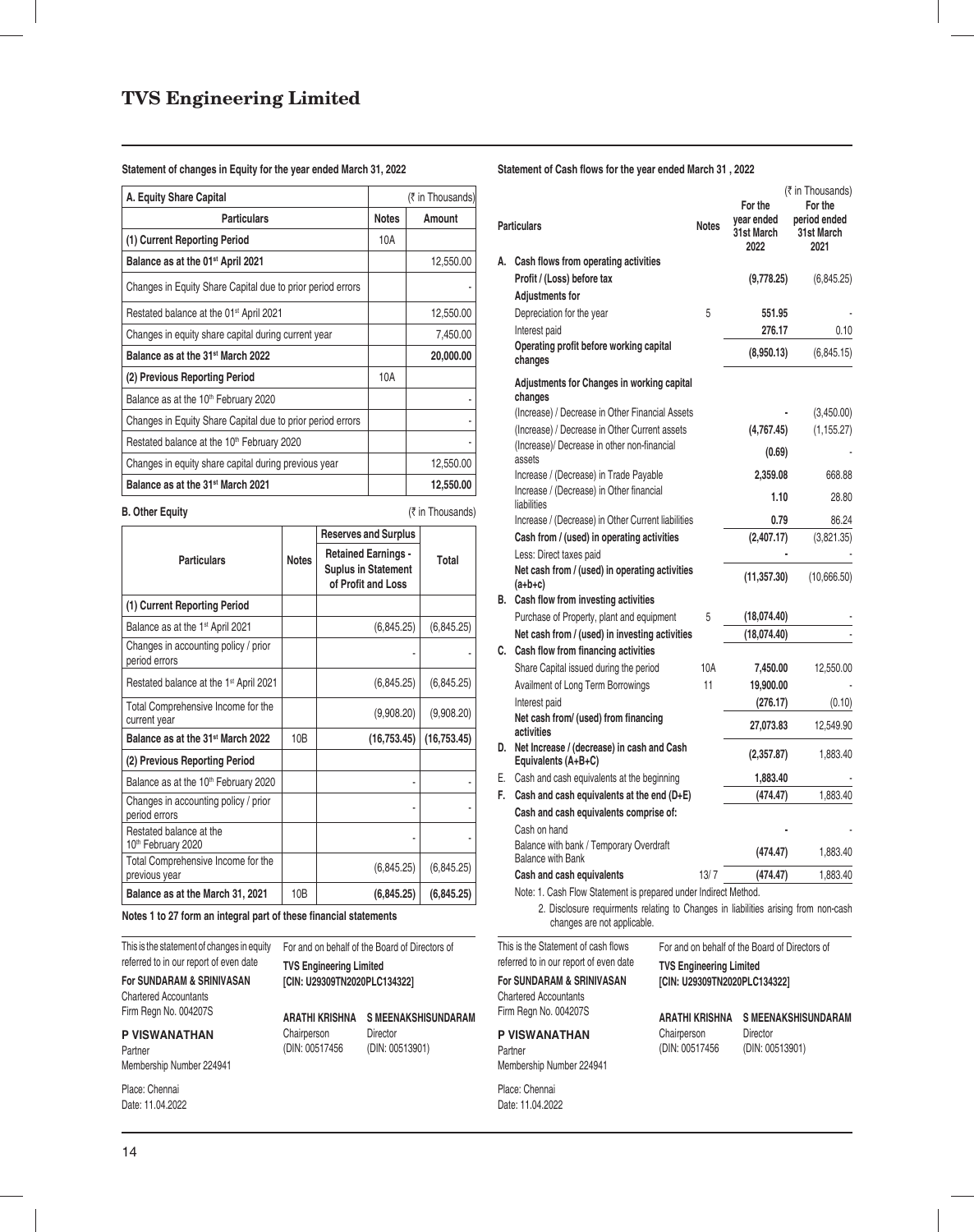### **1 Corporate Information**

 TVS Engineering Limited ("the Company") was incorporated in India on 10<sup>th</sup> February 2020 and is a wholly owned subsidiary of Sundram Fasteners Limited (SFL), Chennai.

The registered office of the Company is situated at No. 98-A, VII Floor, Dr. Radhakrishnan Salai, Mylapore, Chennai - 600 004.

 The company's production facilities were fully set up during the year and trial runs were made. It is expected that the company will start its commercial production in the first quarter of next financial year 2022-23.

### **2 Basis of Preparation**

The financial statements of the Company have been prepared on mercantile basis as a going concern in accordance with Indian Accounting Standards (Ind AS) as prescribed by Ministry of Corporate Affairs under Companies (Indian Accounting Standards) Rules, 2015, provisions of the Companies Act 2013, to the extent notified, and pronouncements of the Institute of Chartered Accountants of India.

The financial statements for the period ended 31st March 2022 are duly adopted by the Board today for consideration and approval by the shareholders.

The financial statements are presented in functional currency i.e Indian Rupees (INR) and all values are rounded to the nearest thousands, except where otherwise indicated.

 Information under Ind AS is furnished wherever applicable and only when such information will influence the economic decisions of the users of the financial statements.

### Applicability of Amendments to existing standards issued but not effective:

The Ministry of Corporate Affairs ("MCA") notified amendments to the existing standards - Ind AS - 101, 103, 109, 16, 37 and 41 under Companies (Indian Accounting Standards) Rules,2022 on March 23, 2022. These amendments are effective for the financial year beginning from April 1, 2022. The Company has evaluated these amendments and there are no impacts on its financial statements.

 Applicability of New Indian Accounting Standard issued but not effective - Nil.

#### **3 Summary of accounting policies**

### **3.1 Overall considerations**

The financial statements have been prepared applying the significant accounting policies and measurement basis summarized below:

#### **3.2 Property, plant and equipment**

### **(i) Plant and Equipments and other assets**

 Plant and Equipments and other assets (comprising furniture and fittings, vehicles, office equipment) are initially recognized at acquisition cost, including any costs directly attributable to bringing the assets to the location and condition necessary for them to be of use for company's business purposes. Plant and equipment and other assets are measured at cost less accumulated depreciation and any impairment losses if any.

 Depreciation is recognized on a straight-line basis, over useful life of Plant and Equipments and other assets as prescribed under Schedule II of Companies Act, 2013, except in respect of certain assets, where useful life is different from those prescribed under Schedule II. The property, plant and equipment costing less than Rs. 5,000 /- for which full depreciaton provided in the year of acquisition.

| <b>Description</b>       | Range of Useful lives in years |
|--------------------------|--------------------------------|
| Plant & Equipment        | $5 - 13$                       |
| Furniture & Fittings     | $3 - 5$                        |
| <b>Nehicles</b>          |                                |
| <b>Office Equipments</b> | $3 - 5$                        |

 Material residual value estimates and estimates of useful life are assessed as required.

#### **(ii) Component Accounting:**

 The components of assets are capitalized only if the life of the components vary significantly and whose cost is significant in relation to the cost of respective asset, the life of components in assets are determined based on technical assessment.

### **3.3 Financial instruments**

### **Recognition, initial measurement and derecognition**

Financial assets (other than trade receivables) and financial liabilities are recognized when the Company becomes a party to the contractual rights/obligations of the financial instrument and are measured initially at fair value adjusted for transaction costs, except for those carried at fair value through profit or loss which are measured initially at fair value.

A payable is classified as 'trade payable' if it is in respect of the amount due on account of goods purchased in the normal course of business. They are recognised at their transaction value as the same do not contain significant financing component.

### **Classification and subsequent measurement of financial assets:**

For the purpose of subsequent measurement financial assets are classified and measured based on the entity's business model for managing the financial asset and the contractual cash flow characteristics of the financial asset at:

- Amortised cost
- Fair Value Through Other Comprehensive Income (FVTOCI) or
- Fair Value Through Profit or Loss (FVTPL)

At each reporting date, the Company assesses whether financial assets carried at amortised cost are credit impaired. A financial asset is 'credit impaired' when one or more events that have a detrimental impact on the estimated future cash flows of the financial asset have occurred. The Company will recognise loss allowance for expected credit loss on financial assets measured at amortised cost.

#### **3.4 Cash and cash equivalents**

 Cash and cash equivalents comprise cash on hand and demand deposits, together with other short-term, highly liquid investments maturing within 3 months from the date of acquisition and that are readily convertible into known amounts of cash and which are subject to only an insignificant risk of changes in value.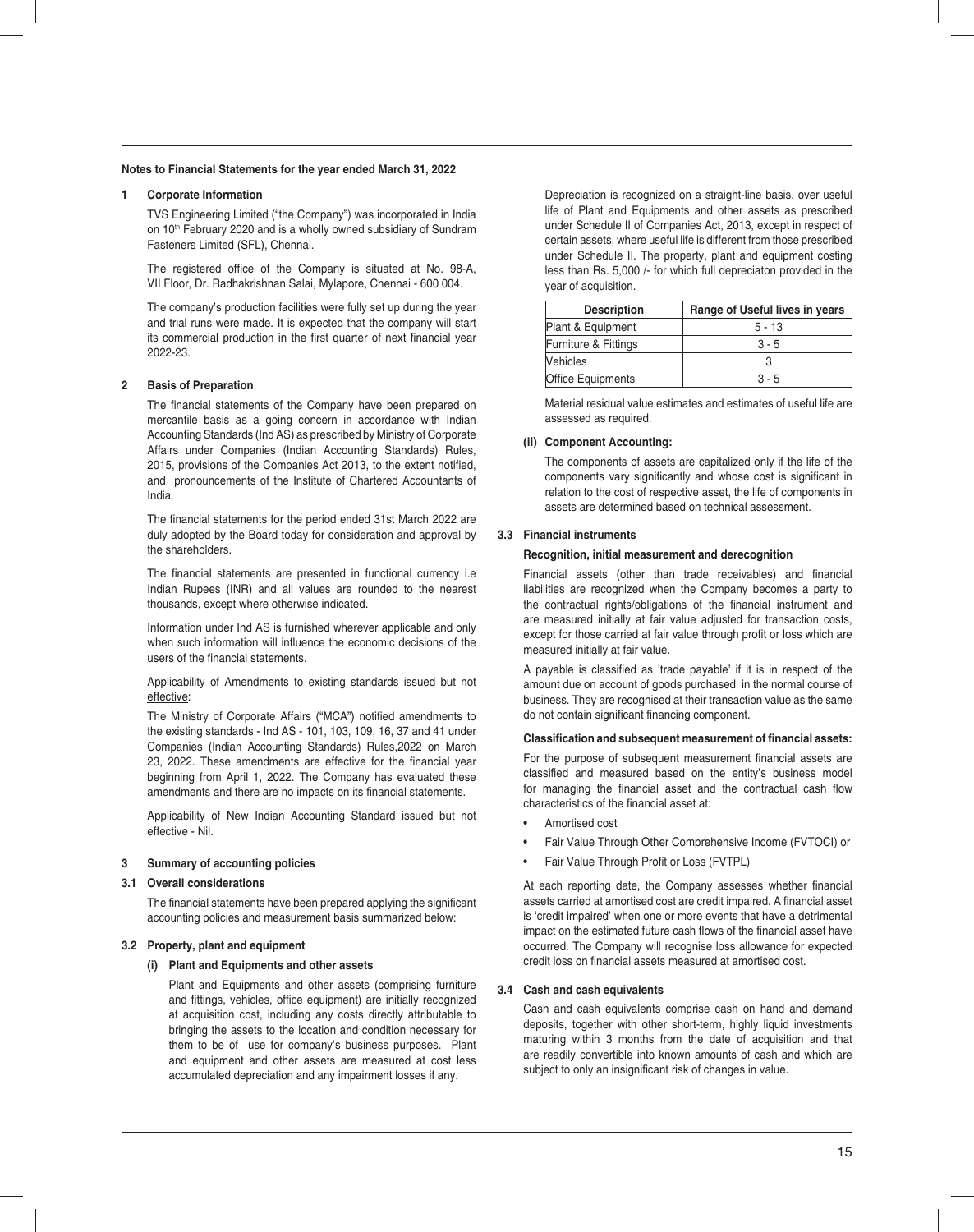### **3.5 Equity and reserves**

 Share capital represents the nominal (par) value of shares that have been issued and fully paid up.

Retained earnings includes current period retained profits.

### **3.6 Earnings per share**

Basic earnings per share is calculated by dividing the net profit or loss for the period attributable to equity shareholders by the weighted average number of equity shares outstanding during the period. The weighted average number of equity shares outstanding during the period is adjusted for events including a bonus issue, bonus element in a rights issue to existing shareholders, share split and reverse share split (consolidation of shares). For the purpose of calculating diluted earnings per share, the net profit or loss for the period attributable to equity shareholders and the weighted average number of shares outstanding during the period are considered for the effects of all dilutive potential equity shares.

### **3.7 Cash flow statement**

Cash flows are reported using the indirect method, whereby profit before tax is appropriately classified for the effects of transactions of non-cash nature and any deferrals or accruals of past or future receipts or payments. In the cash flow statement, cash and cash

equivalents includes cash in hand, cheques on hand, balances with banks in current accounts and other short- term highly liquid investments with maturities of 3 months or less, as applicable.

### **3.8 Leases**

 The Company has taken industrial shed and other assets under lease agreement for a term of 11 months. Ind AS-116 provides exemption from lease accounting for short-term lease (lease term of 12 months or less), hence the company has availed the exemption. Accordingly, the company has not accounted right-of-use assets, lease liability, Interest and depreciation expense. Only rental expense is accounted in the books.

4. Significant management judgment in applying accounting **policies**

### **Current and non-current classification**

All assets and liabilities have been classified as current or noncurrent as per the entity's normal operating cycle and other criteria set out in the Schedule III to the Companies Act, 2013. Based on the nature of business and their realization in cash and cash equivalents, the Company has ascertained its operating cycle as 12 months for the purpose of current or non-current classification of assets and liabilities.

₹ in Thousands)

### 5 **Property, plant and equipment**

|                                   | <b>Tangible Assets</b>        |                                         |                 |                      |           |  |  |
|-----------------------------------|-------------------------------|-----------------------------------------|-----------------|----------------------|-----------|--|--|
| <b>Particulars</b>                | <b>Plant and</b><br>Equipment | <b>Furniture and</b><br><b>Fittings</b> | <b>Vehicles</b> | Office<br>Equipments | Total     |  |  |
| <b>Gross Block</b>                |                               |                                         |                 |                      |           |  |  |
| As at 10th February 2020          |                               |                                         |                 |                      |           |  |  |
| <b>Additions</b>                  |                               |                                         |                 |                      |           |  |  |
| Disposal                          |                               |                                         |                 |                      |           |  |  |
| As at 31 <sup>st</sup> March 2021 |                               |                                         |                 |                      |           |  |  |
| <b>Additions</b>                  | 16,795.79                     | 646.84                                  | 21.25           | 610.52               | 18,074.40 |  |  |
| Disposal                          |                               |                                         |                 |                      |           |  |  |
| As at 31 <sup>st</sup> March 2022 | 16,795.79                     | 646.84                                  | 21.25           | 610.52               | 18,074.40 |  |  |
| <b>Accumulated depreciation</b>   |                               |                                         |                 |                      |           |  |  |
| As at 10th February 2020          |                               |                                         |                 |                      |           |  |  |
| For the year                      |                               |                                         |                 |                      |           |  |  |
| on sale or discards               |                               |                                         |                 |                      |           |  |  |
| As at 31 <sup>st</sup> March 2021 |                               |                                         |                 |                      |           |  |  |
| For the year                      | 424.46                        | 116.47                                  | 0.24            | 10.78                | 551.95    |  |  |
| on sale or discards               |                               |                                         |                 |                      |           |  |  |
| As at 31 <sup>st</sup> March 2022 | 424.46                        | 116.47                                  | 0.24            | 10.78                | 551.95    |  |  |
| <b>Net Block</b>                  |                               |                                         |                 |                      |           |  |  |
| As at 31 <sup>st</sup> March 2022 | 16,371.33                     | 530.37                                  | 21.01           | 599.74               | 17,522.45 |  |  |
| As at 31 <sup>st</sup> March 2021 |                               |                                         |                 |                      |           |  |  |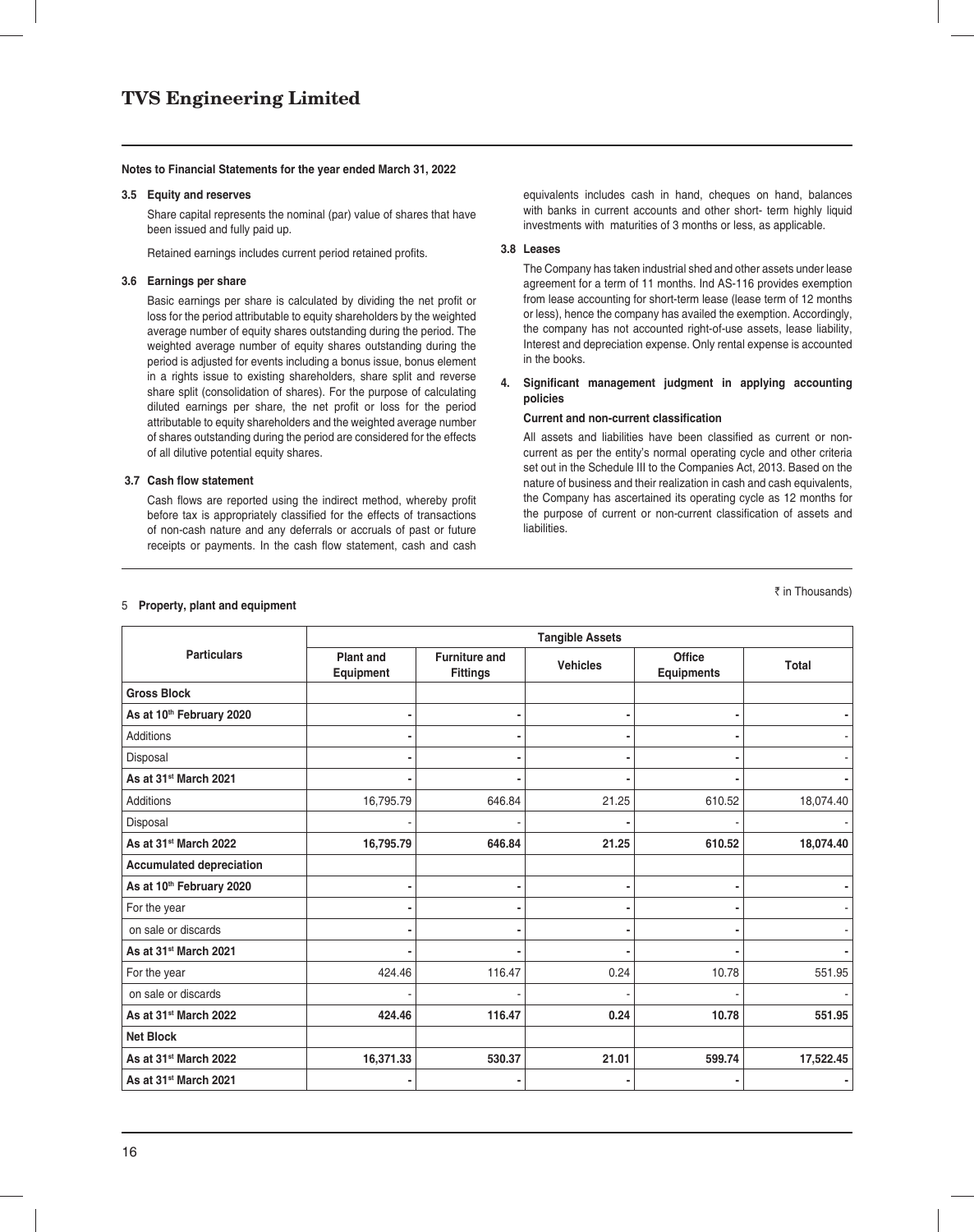### 6 Tax

| Tax Assets (Net)                 |       |                                        |                                      |
|----------------------------------|-------|----------------------------------------|--------------------------------------|
|                                  |       | As at<br>31st March 31st March<br>2022 | Long-Term Long-Term<br>As at<br>2021 |
| (a) Tax Deducted at Source (TDS) |       | 0.69                                   |                                      |
|                                  | Total | 0.69                                   |                                      |
|                                  |       |                                        |                                      |

(₹ in Thousands)

**10** 

### **7 Cash and cash equivalents**

|                                          |       |         | Short-term / Short-term /     |
|------------------------------------------|-------|---------|-------------------------------|
|                                          |       | Current | Current                       |
|                                          |       | As at   | As at                         |
|                                          |       | 2022    | 31st March 31st March<br>2021 |
| (a) Balance with bank in current account |       |         | 1.883.40                      |
|                                          | Total |         | 1.883.40                      |

### 8 Other financial assets (Unsecured, considered good)

|                      |       | Short-term / Short-term / |          |
|----------------------|-------|---------------------------|----------|
|                      |       | Current                   | Current  |
|                      |       | As at                     | As at    |
|                      |       | 31st March 31st March     |          |
|                      |       | 2022                      | 2021     |
| (a) Security deposit |       | 3.450.00                  | 3.450.00 |
|                      | Total | 3.450.00                  | 3.450.00 |

## **9 Other current assets (Unsecured, considered good)**

|                                                                        |       | Short-term / Short-term /<br>Current   | Current       |
|------------------------------------------------------------------------|-------|----------------------------------------|---------------|
|                                                                        |       | As at<br>31st March 31st March<br>2022 | As at<br>2021 |
| (a) Goods and Services Tax (GST) Input Tax<br><b>Credit Receivable</b> |       | 5.922.72                               | 1,133.82      |
| (b) Prepaid expenses                                                   |       |                                        | 21.45         |
|                                                                        | Total | 5.922.72                               | 1.155.27      |

|    |                                            |                            |                         | $(7 \text{ in Inousands})$ |                         |  |
|----|--------------------------------------------|----------------------------|-------------------------|----------------------------|-------------------------|--|
|    |                                            | As at                      |                         | As at<br>31st March 2021   |                         |  |
|    |                                            |                            | <b>31st March 2022</b>  |                            |                         |  |
|    |                                            | ₹in<br>Number<br>Thousands |                         | Number                     | ₹in<br><b>Thousands</b> |  |
| А  | Share capital                              |                            |                         |                            |                         |  |
| a) | Authorised:                                |                            |                         |                            |                         |  |
|    | Equity shares of $\bar{z}$ 10 each         | 2,000,000                  |                         | 20,000.00 2,000,000        | 20,000.00               |  |
|    |                                            | 2,000,000                  |                         | 20,000.00 2,000,000        | 20,000.00               |  |
| b) | Issued, subscribed and fully<br>paid up:   |                            |                         |                            |                         |  |
|    | Equity shares of $\bar{z}$ 10 each         | 2,000,000                  |                         | 20,000.00 1,255,000        | 12,550.00               |  |
|    |                                            | 2,000,000                  |                         | 20,000.00 1,255,000        | 12,550.00               |  |
| C) | Reconciliation of number of<br>shares      | Number                     | ₹in<br><b>Thousands</b> | Number                     | ₹in<br>Thousands        |  |
|    | Balance at the beginning of the year       | 1,255,000                  | 20,000.00               |                            |                         |  |
|    | Add: Shares issued during the year         | 745,000                    |                         | 7,450.00 1,255,000         | 12,550.00               |  |
|    | Less: Capital Reduction during<br>the year |                            |                         |                            |                         |  |
|    | Balance as at the end of the year          | 2,000,000                  |                         | 27,450.00 1,255,000        | 12,550.00               |  |

**d) Rights, Preferences and Restrictions attached to equity share including restrictions on the distribution of dividend and repayment of capital:**

## **Equity shares**

The Company has only one class of equity shares having a par value of  $\bar{\tau}$ 10 per share. Each holder of equity share is entitled to one vote per share. In the event of liquidation of the Company, the holders of equity shares will be entitled to receive remaining assets of the Company, after distribution of all preferential amounts. The distribution will be in proportion to the number of equity shares held by the shareholders.

**e) Shares held by Holding Company**

| Name of the Company                                        |                     | As at<br>31st March 2022 | As at<br>31st March 2021 |           |  |
|------------------------------------------------------------|---------------------|--------------------------|--------------------------|-----------|--|
| Sundram Fasteners Limited.<br>Chennai and its six nominees | Number of<br>shares | 2,000,000                | Number of<br>shares      | 1,255,000 |  |

**f) Shareholders holding more than 5% of the aggregate shares in the Company**

| <b>Particulars</b>                                         | 31st March 2022         | As at     | As at<br>31st March 2021 |           |  |
|------------------------------------------------------------|-------------------------|-----------|--------------------------|-----------|--|
|                                                            | No. of<br><b>Shares</b> | % holding | No. of<br><b>Shares</b>  | % holding |  |
| Sundram Fasteners Limited.<br>Chennai and its six nominees | 2.000.000               |           | 100% 1.255.000           | 100%      |  |

**g)** Bonus Shares/ Buy Back/ Shares for consideration other than cash issued during the period of five years immediately preceding the financial year

(i) Aggregate number of equity shares allotted as fully paid up pursuant to contracts without payment being received in cash : Nil

(ii) Aggregate number of equity shares allotted as fully paid up by way of Bonus Shares : Nil

(iii) Aggregate number of equity shares bought back : Nil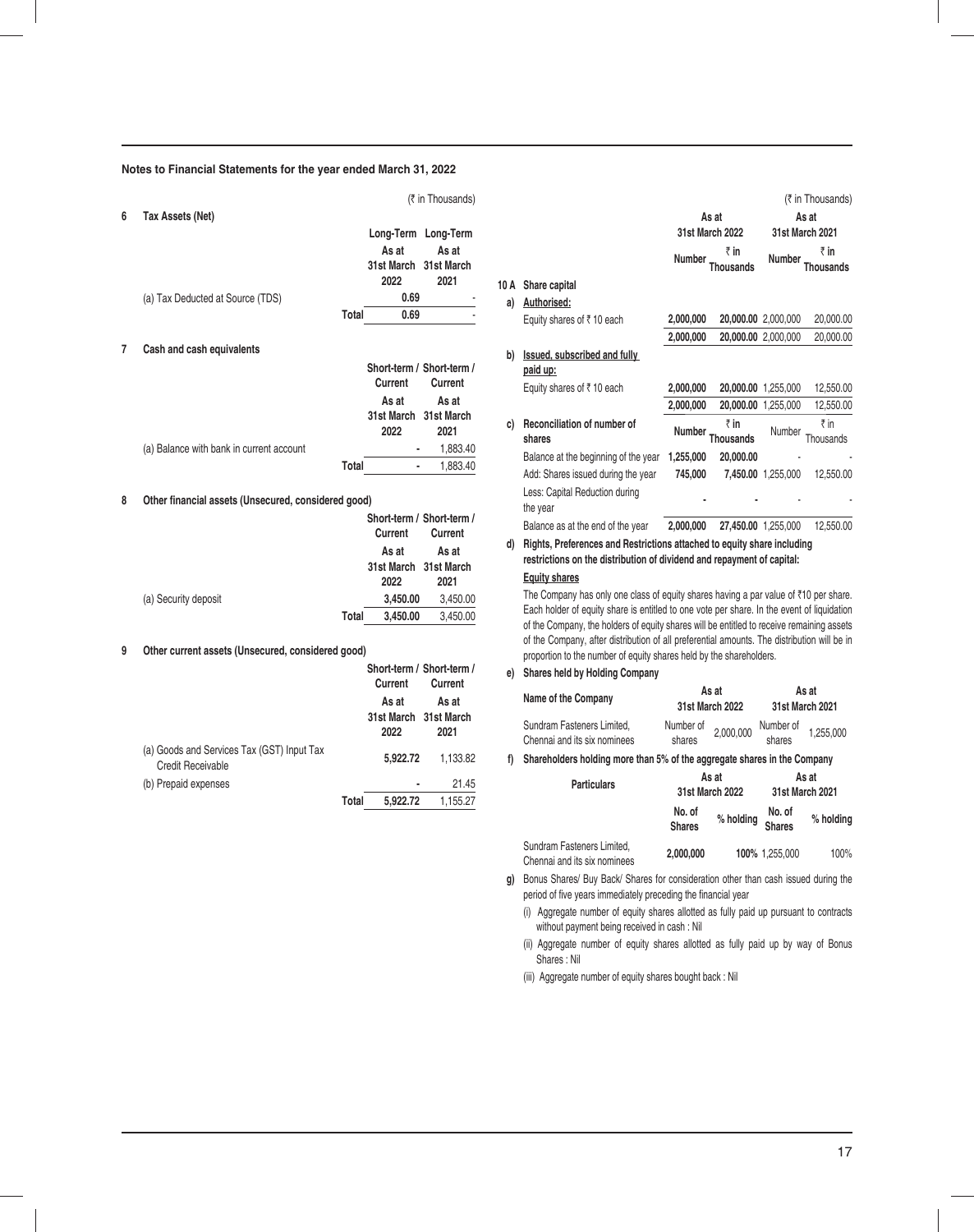|    |                                                                                                                                                                                                              |                                   |                                        | ₹ in Thousands                 |  |  |  |  |
|----|--------------------------------------------------------------------------------------------------------------------------------------------------------------------------------------------------------------|-----------------------------------|----------------------------------------|--------------------------------|--|--|--|--|
| h) | Shares held by promoters as at 31.03.2022                                                                                                                                                                    |                                   |                                        |                                |  |  |  |  |
|    | <b>Promoter Name</b>                                                                                                                                                                                         | No. of<br>Equity<br><b>Shares</b> | % of total<br><b>Shares</b>            | % change<br>during the<br>year |  |  |  |  |
|    | Sundram Fasteners Limited, Chennai and its<br>six nominees                                                                                                                                                   | 2,000,000                         | 100.00                                 |                                |  |  |  |  |
|    | Shares held by promoters as at 31.03.2021                                                                                                                                                                    |                                   |                                        |                                |  |  |  |  |
|    | <b>Promoter Name</b>                                                                                                                                                                                         | No. of<br>Equity<br><b>Shares</b> | % of total<br><b>Shares</b>            | % change<br>during the<br>year |  |  |  |  |
|    | Sundram Fasteners Limited, Chennai and its<br>six nominees                                                                                                                                                   | 1,255,000                         | 100.00                                 |                                |  |  |  |  |
|    | 10 B Other Equity                                                                                                                                                                                            |                                   | As at<br>31st March 31st March<br>2022 | As at<br>2021                  |  |  |  |  |
|    | Reserves and Surplus - Balance At the end of the year                                                                                                                                                        |                                   |                                        |                                |  |  |  |  |
|    | Retained Earnings - Surplus in Statement of Profit and Loss (16,753.45)                                                                                                                                      |                                   |                                        | (6,845.25)                     |  |  |  |  |
|    | (Refer statement of changes in equity for detailed<br>movement in other equity balance)                                                                                                                      |                                   |                                        |                                |  |  |  |  |
|    | Total                                                                                                                                                                                                        |                                   | (16, 753.45)                           | (6,845.25)                     |  |  |  |  |
| 11 | <b>Long-Term Borrowings</b>                                                                                                                                                                                  |                                   | As at<br><b>31st March</b><br>2022     | As at<br>31st March<br>2021    |  |  |  |  |
|    | <b>Financial liabilities at amortised cost</b>                                                                                                                                                               |                                   |                                        |                                |  |  |  |  |
|    | a) Unsecured                                                                                                                                                                                                 |                                   |                                        |                                |  |  |  |  |
|    | Loan availed from Related Party (Refer No. 26)                                                                                                                                                               |                                   | 19,900                                 |                                |  |  |  |  |
|    | Total<br>19.900                                                                                                                                                                                              |                                   |                                        |                                |  |  |  |  |
|    | Note:                                                                                                                                                                                                        |                                   |                                        |                                |  |  |  |  |
|    | 1) The Company has availed an unsecured term loan from its holding company which<br>carries an interest rate varies from 4.00 to 4.62% p.a which is repayable after five year<br>from the date of availment. |                                   |                                        |                                |  |  |  |  |
|    | 2) The above unsecured loan is convertible into equity shares at the time during the<br>tenure of the loan at the discretion of both the parties.                                                            |                                   |                                        |                                |  |  |  |  |

| 12 | Deferred Tax Liabilities (Net)                                                                         | As at<br>31st March 31st March<br>2022 | As at<br>2021 |
|----|--------------------------------------------------------------------------------------------------------|----------------------------------------|---------------|
|    | a. Deferred Tax Liablity on book depreciation and tax<br>depreciation on Property, Plant and Equipment |                                        |               |
|    | As per last Balance Sheet                                                                              |                                        |               |
|    | For the current year (transferred from Statement of Profit<br>and Loss)                                | 148.23                                 |               |
|    | a                                                                                                      | 148.23                                 |               |
|    | b. Deferred Tax Asset - Allowable u/s.35D of Income Tax<br>Act, 1961                                   |                                        |               |
|    | As per last Balance Sheet                                                                              |                                        |               |
|    | For the current year (transferred from Statement of Profit<br>and Loss)                                | 18.28                                  |               |
|    | b                                                                                                      | 18.28                                  |               |
|    | Net Deferred Tax<br>liablities (Net) (a-b)                                                             | 129.95                                 |               |
|    |                                                                                                        |                                        |               |

|          | ₹ in Thousands                      |      |                                                                                                                                                                                                                                 |                     | ₹ in Thousands      |
|----------|-------------------------------------|------|---------------------------------------------------------------------------------------------------------------------------------------------------------------------------------------------------------------------------------|---------------------|---------------------|
| al       | $%$ change<br>during the            | 13   | <b>Short-Term Borrowings</b><br>Financial liabilities at amortised cost<br>a) Unsecured                                                                                                                                         |                     |                     |
|          | year                                |      | Temporary Overdraft Balance with Bank                                                                                                                                                                                           | 474.47              |                     |
| )0       |                                     |      | Total                                                                                                                                                                                                                           | 474.47              |                     |
|          | % change                            | 14   | Trade payables                                                                                                                                                                                                                  | As at<br>31st March | As at<br>31st March |
| al       | during the                          |      |                                                                                                                                                                                                                                 | 2022                | 2021                |
|          | year                                |      | <b>Financial liabilities at amortised cost</b>                                                                                                                                                                                  |                     |                     |
| Ю        |                                     |      | Total outstanding dues of micro enterprises and small<br>enterprises (refer note below)                                                                                                                                         |                     |                     |
|          | As at<br>า 31st March               |      | Total outstanding dues of creditors other than micro<br>enterprises and small enterprises                                                                                                                                       | 3,027.96            | 668.88              |
|          | 2021                                |      | Total                                                                                                                                                                                                                           | 3,027.96            | 668.88              |
|          |                                     | i)   | Of the above, trade payable to related parties                                                                                                                                                                                  |                     |                     |
| i)       | (6,845.25)                          | ii)  | Trade Payable Ageing Schedule<br>Outstanding for following periods from due date of payment                                                                                                                                     |                     |                     |
|          |                                     |      | a) MSME - Less than 1 Year                                                                                                                                                                                                      |                     |                     |
|          | (6,845.25)                          |      | b) Others - Not Due<br>c) Others - Less than 1 Year                                                                                                                                                                             | 338.94              | 645.38<br>23.50     |
|          |                                     |      | d) Disputed Dues - MSME & Others                                                                                                                                                                                                | 2,689.02            |                     |
|          | As at                               |      | Total                                                                                                                                                                                                                           | 3,027.96            | 668.88              |
|          | า 31st March<br>2021                | iii) | Disclosure required under Section 22 of Micro, Small and Medium Enterprise<br>Development ('MSMED') Act, 2006                                                                                                                   |                     |                     |
|          |                                     |      | a. the principal amount and the interest due thereon                                                                                                                                                                            |                     |                     |
| )0<br>10 |                                     |      | remaining unpaid to any supplier at the end of each<br>accounting year;                                                                                                                                                         |                     |                     |
|          | company which<br>le after five year |      | b. the amount of interest paid by the buyer in terms of<br>section 16 of the Micro, Small and Medium Enterprises<br>Development Act, 2006 (27 of 2006), along with the<br>amount of the payment made to the supplier beyond the |                     |                     |
|          | time during the                     |      | appointed day during each accounting year;<br>c. the amount of interest due and payable for the period<br>of delay in making payment (which has been paid but                                                                   |                     |                     |
|          | As at<br>า 31st March               |      | beyond the appointed day during the year) but without<br>adding the interest specified under the Micro, Small and<br>Medium Enterprises Development Act, 2006;                                                                  |                     |                     |
|          | 2021                                |      | d. the amount of interest accrued and remaining unpaid at<br>the end of each accounting year and                                                                                                                                |                     |                     |
|          |                                     |      | e. The amount of further interest remaining due and<br>payable even in the succeeding years, until such date                                                                                                                    |                     |                     |
|          |                                     |      | when the interest dues above are actually paid to the                                                                                                                                                                           |                     |                     |
|          |                                     |      | small enterprise, for the purpose of disallowance of a                                                                                                                                                                          |                     |                     |
| 23       |                                     |      | deductible expenditure under section 23 of the Micro,<br>Small and Medium Enterprises Development Act, 2006.                                                                                                                    |                     |                     |
|          |                                     |      | The above disclosures have been provided based on the<br>information available with the Company in respect of the<br>registration status of its vendors/suppliers.                                                              |                     |                     |
|          |                                     |      | Total                                                                                                                                                                                                                           |                     |                     |
| 28       |                                     |      |                                                                                                                                                                                                                                 |                     |                     |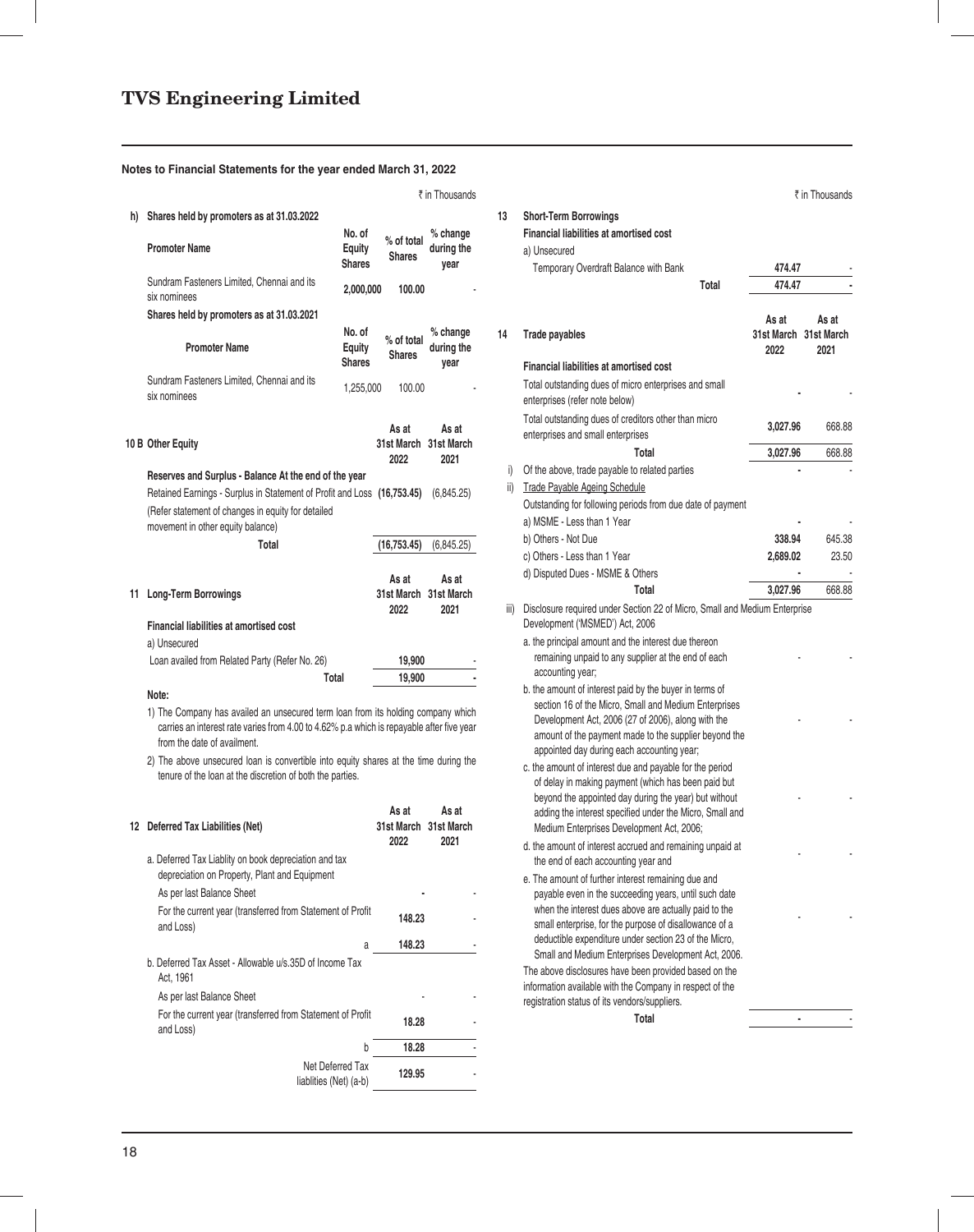|    |                                                                                                    |               | ₹ in Thousands                         |
|----|----------------------------------------------------------------------------------------------------|---------------|----------------------------------------|
|    | 15 Other financial liabilities                                                                     | As at<br>2022 | As at<br>31st March 31st March<br>2021 |
|    | <b>Financial liabilities at amortised cost</b>                                                     |               |                                        |
|    | Outstanding liabilities                                                                            | 29.90         | 28.80                                  |
|    | Total                                                                                              | 29.90         | 28.80                                  |
|    |                                                                                                    |               |                                        |
|    | 16 Other current liabilities                                                                       | As at         | As at<br>31st March 31st March         |
|    |                                                                                                    | 2022          | 2021                                   |
|    | Statutory dues (Tax Deducted at Source)                                                            | 87.03         | 86.24                                  |
|    | Total                                                                                              | 87.03         | 86.24                                  |
|    |                                                                                                    |               |                                        |
|    |                                                                                                    | For the       | For the                                |
|    |                                                                                                    |               | year ended period ended                |
|    |                                                                                                    | 31st March    | 31st March                             |
|    |                                                                                                    | 2022          | 2021                                   |
| 17 | Other expenses                                                                                     | 23.54         |                                        |
|    | Consumption of Spares, Stores & Tools<br>Power & fuel                                              | 208.96        | 118.68                                 |
|    |                                                                                                    | 566.38        |                                        |
|    | Repairs & Maintenance - Building<br>Repairs & Maintenance - Others                                 | 63.00         |                                        |
|    | Rent                                                                                               | 6,564.00      | 6,299.03                               |
|    | Rates & taxes [excluding taxes on Income]                                                          | 121.38        | 166.47                                 |
|    | Audit fee (Refer Note No.20)                                                                       | 33.47         | 10.00                                  |
|    | <b>Professional Charges</b>                                                                        | 67.00         | 35.50                                  |
|    | Security expenses                                                                                  | 1,060.44      |                                        |
|    | <b>Preliminary Expenses [Company Registration</b>                                                  |               |                                        |
|    | Fees and Stamp duty - ₹ 208.35 Thousands and                                                       |               | 215.35                                 |
|    | Professional Charges - ₹7 Thousands]                                                               |               |                                        |
|    | Loss on Foreign Exchange Transactions                                                              | 4.85          |                                        |
|    | Miscellaneous expenses (No expenditure is in<br>excess of one percent of revenue from operation or | 237.11        | 0.12                                   |
|    | ₹ 10 Lakhs whichever is higher)                                                                    |               |                                        |
|    | Total                                                                                              | 8,950.13      | 6,845.15                               |
|    |                                                                                                    |               |                                        |
| 18 | Earnings per equity share                                                                          |               |                                        |
|    | Nominal value of equity shares (in $\bar{z}$ )                                                     | 10.00         | 10.00                                  |
|    | Profit / (Loss) attributable to equity shareholders (A)<br>(₹ in Thousands)                        | (9,908.20)    | (6,845.25)                             |
|    | Weighted average number of equity shares                                                           |               |                                        |
|    | outstanding during the year (B)                                                                    | 18,39,561     | 6,71,911                               |
|    | Basic earnings per equity share (A/B) (in $\bar{z}$ )                                              | (5.39)        | (10.19)                                |
|    | Diluted earnings per share                                                                         |               |                                        |
|    | The Company does not have any potential equity                                                     |               |                                        |

shares. Accordingly, basic and diluted EPS are the same.

|          | ₹ in Thousands                         |    |                                                                                                                    |                                                        |                                                             | ₹ in Thousands       |
|----------|----------------------------------------|----|--------------------------------------------------------------------------------------------------------------------|--------------------------------------------------------|-------------------------------------------------------------|----------------------|
| Ю        | As at<br>1 31st March<br>2021<br>28.80 | 19 | A. Disclosure of Ratios                                                                                            | For the<br>year ended /<br>As at<br>31st March<br>2022 | For the<br>period<br>ended /<br>As at<br>31st March<br>2021 | Variance             |
| O        | 28.80                                  |    | <b>Ratios Formula</b>                                                                                              |                                                        |                                                             |                      |
|          | As at                                  |    | Current Ratio Current assets / current<br>liabilities                                                              | 2.59                                                   |                                                             | 8.28 (68.71%)*       |
|          | 1 31st March<br>2021                   |    | Debt-Equity Ratio Total debt /<br>shareholder's equity                                                             | 7.28                                                   |                                                             | 0.14 5201.04%*       |
| 13<br>13 | 86.24<br>86.24                         |    | Debt Service Coverage Ratio Earnings<br>Available for Debt Service / (Interest<br>Payments + Principal Repayments) | <b>Not</b><br>Applicable                               | Not<br>Applicable                                           |                      |
|          | For the                                |    | Return on Equity Ratio Net Profit after<br>Tax / Average shareholder's equity                                      | (221.38%)                                              |                                                             | (119.99%) (101.39%)' |
|          | period ended<br>31st March             |    | Inventory turnover ratio Sales / Average<br>inventory                                                              | Not<br>Applicable                                      | Not<br>Applicable                                           |                      |
|          | 2021                                   |    | Trade Receivables turnover ratio Net<br>credit sales / Average Trade Receivables                                   | Not<br>Applicable                                      | Not<br>Applicable                                           |                      |
|          |                                        |    | Trade payables turnover ratio Net credit<br>purchase / Average Trade Payables                                      | Not<br>Applicable                                      | Not<br>Applicable                                           |                      |
|          | 118.68                                 |    | Net capital turnover ratio Net sales /<br>working capital                                                          | Not<br>Applicable                                      | Not<br>Applicable                                           |                      |
|          | 6,299.03                               |    | Net profit ratio Net Profit after Tax / Net<br>sales                                                               | Not<br>Applicable                                      | Not<br>Applicable                                           |                      |
|          | 166.47<br>10.00                        |    | Return on Capital employed Earnings<br>Before Interest and Tax / Capital<br>employed                               | (23.74%)                                               | (54.54%)                                                    | 30.81%*              |
|          | 35.50                                  |    | Return on investment Net Return / Cost<br>of Investment                                                            | <b>Not</b><br>Applicable                               | Not<br>Applicable                                           |                      |
|          | 215.35                                 |    | B. Explanation for any change in the<br>realization in a realization OFO/ a a re-                                  |                                                        |                                                             |                      |

**ratio by more than 25% as compared to the ratio of preceding year:**

\* The reason for changes in the above ratios are mainly due to increase in paid-up share capital, borrowings and loss for the year.

|    |                                            |       | For the<br>year ended /<br>As at<br>31st March<br>2022 | For the<br>period<br>ended /<br>As at<br>31st March<br>2021 |
|----|--------------------------------------------|-------|--------------------------------------------------------|-------------------------------------------------------------|
| 20 | <b>Remuneration to Auditors consist of</b> |       |                                                        |                                                             |
|    | a) As Auditors                             |       | 20.00                                                  | 10.00                                                       |
|    | b) Company Law Matters                     |       | 5.00                                                   | i,                                                          |
|    | c) Other Services                          |       | 8.47                                                   | ٠                                                           |
|    |                                            | Total | 33.47                                                  | 10.00                                                       |
| 21 | Contingent Liabilities / Commitments       |       |                                                        |                                                             |

**22** The directors have waived sitting fees

**23** The previous year financial statements were prepared for the period from 10.02.2020 (date of incorporation) to 31.03.2021. Hence, the previous year's figures are not comparable.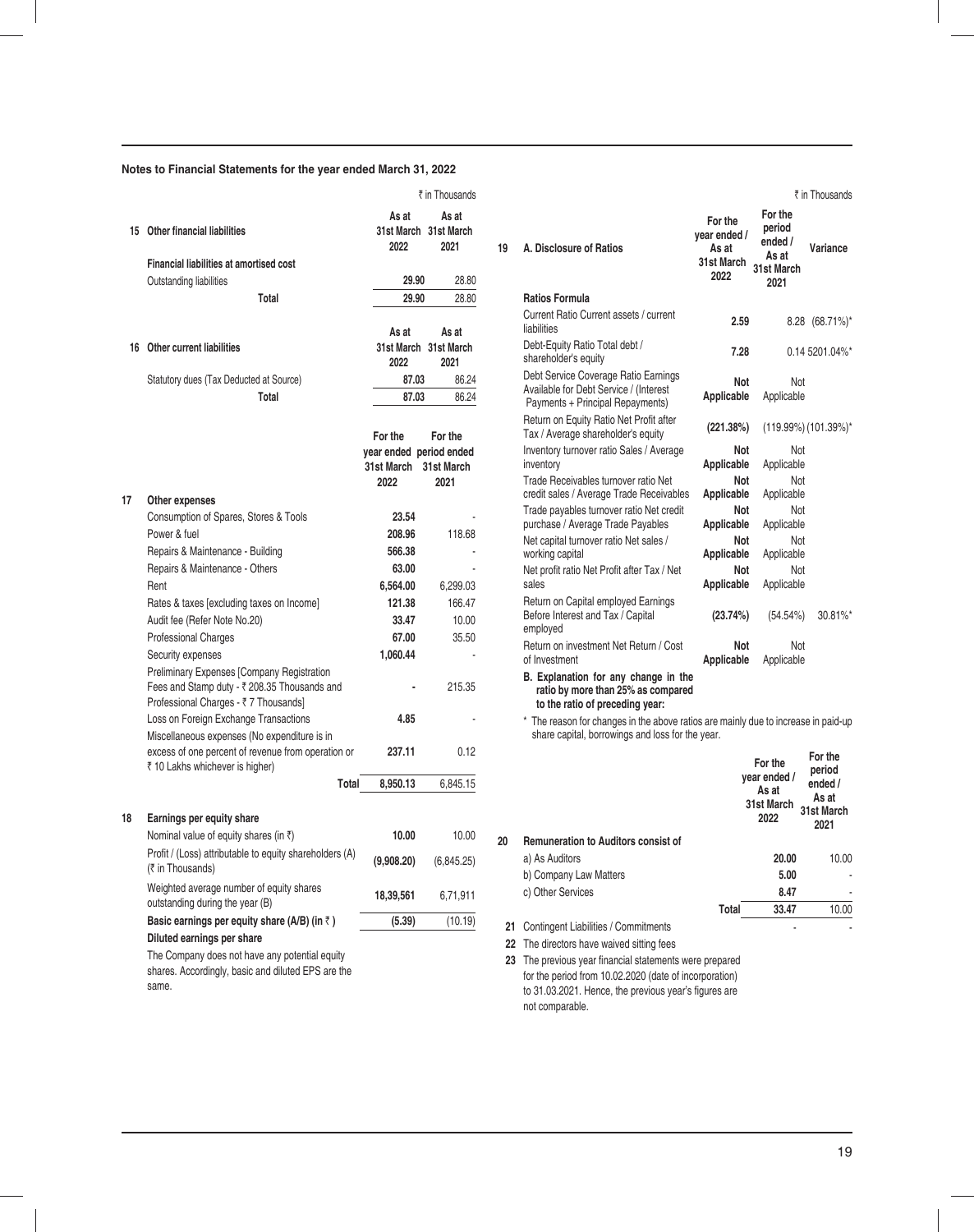|    |      |                            |                                                                                                                                                                                                                                                 |                                                        | ₹ in Thousands                                              |    |                                                                                                                                                                                                                                                                                                                                |       |                                                        | ₹ in Thousands                                              |
|----|------|----------------------------|-------------------------------------------------------------------------------------------------------------------------------------------------------------------------------------------------------------------------------------------------|--------------------------------------------------------|-------------------------------------------------------------|----|--------------------------------------------------------------------------------------------------------------------------------------------------------------------------------------------------------------------------------------------------------------------------------------------------------------------------------|-------|--------------------------------------------------------|-------------------------------------------------------------|
|    |      |                            |                                                                                                                                                                                                                                                 | For the<br>year ended /<br>As at<br>31st March<br>2022 | For the<br>period<br>ended /<br>As at<br>31st March<br>2021 |    |                                                                                                                                                                                                                                                                                                                                |       | For the<br>year ended /<br>As at<br>31st March<br>2022 | For the<br>period<br>ended /<br>As at<br>31st March<br>2021 |
| 24 |      | <b>Income Tax</b><br>loss: | A. Amount recognised in statement of profit and<br>Tax expense comprises of:<br>Current income tax:<br>Deferred tax - Relating to recognition and reversal                                                                                      | 129.95                                                 |                                                             |    | C. Deferred tax asset is not recognised in the<br>books since the probable future taxable profit<br>may not be available for set-off against the<br>unused tax losses. Details are as follows:<br>a) Carried Forward Business Loss as per the<br>provisions of Income Tax Act, 1961<br>b) Deduction under Income Tax Act, 1961 |       | 17,267.92                                              | 6,590.40<br>142.00                                          |
|    |      |                            | of temporary differences<br>Income tax expense recognised in statement                                                                                                                                                                          |                                                        |                                                             |    |                                                                                                                                                                                                                                                                                                                                | Total | 17,267.92                                              | 6,732.40                                                    |
|    |      |                            | of profit and loss                                                                                                                                                                                                                              | 129.95                                                 |                                                             |    | Deferred tax asset at 17.16 % is not recognised in<br>the books                                                                                                                                                                                                                                                                |       | 2,963.17                                               | 1,155.28                                                    |
|    |      | income                     | B. Income tax recognised in other comprehensive                                                                                                                                                                                                 |                                                        |                                                             | 25 | Events after the reporting period:<br>There are no significant subsequent events that have<br>occurred after the reporting period till the date of this<br>financial statements.                                                                                                                                               |       |                                                        |                                                             |
| 26 |      |                            | <b>Related party disclosures</b><br><b>Related Parties:</b>                                                                                                                                                                                     |                                                        |                                                             |    |                                                                                                                                                                                                                                                                                                                                |       |                                                        |                                                             |
|    | (1)  |                            | <b>Where Control exists:</b>                                                                                                                                                                                                                    |                                                        |                                                             |    |                                                                                                                                                                                                                                                                                                                                |       |                                                        |                                                             |
|    |      |                            | (A) Ultimate Parent Company                                                                                                                                                                                                                     |                                                        |                                                             |    |                                                                                                                                                                                                                                                                                                                                |       |                                                        |                                                             |
|    |      |                            | T V Sundram Iyengar & Sons Private Limited, Madurai (Upto 03.02.2022)<br>TVS Sundram Fasteners Private Limited, Chennai (From 04.02.2022)                                                                                                       |                                                        |                                                             |    | No Transactions                                                                                                                                                                                                                                                                                                                |       |                                                        |                                                             |
|    |      |                            | (B) Parent Company<br>Sundram Fasteners Limited, Chennai                                                                                                                                                                                        |                                                        |                                                             |    |                                                                                                                                                                                                                                                                                                                                |       |                                                        |                                                             |
|    |      |                            | (C) Fellow Subsidiaries                                                                                                                                                                                                                         |                                                        |                                                             |    |                                                                                                                                                                                                                                                                                                                                |       |                                                        |                                                             |
|    |      |                            | Indian                                                                                                                                                                                                                                          |                                                        |                                                             |    |                                                                                                                                                                                                                                                                                                                                |       |                                                        |                                                             |
|    |      |                            | Sundram Fasteners Investments Ltd., Chennai,<br>Sundram Non-Conventional Energy Systems Limited, Chennai<br>TVS Upasana Limited, Chennai<br>TVS Next Limited, Chennai<br>Sunfast TVS Limited, Chennai                                           |                                                        |                                                             |    | No Transactions                                                                                                                                                                                                                                                                                                                |       |                                                        |                                                             |
|    |      |                            | Foreign                                                                                                                                                                                                                                         |                                                        |                                                             |    |                                                                                                                                                                                                                                                                                                                                |       |                                                        |                                                             |
|    |      |                            | Sundram International Limited, New Castle, United Kingdom, (SIL)<br>Sundram International Inc, Michigan, USA,                                                                                                                                   |                                                        |                                                             |    |                                                                                                                                                                                                                                                                                                                                |       |                                                        |                                                             |
|    |      |                            | (D) Fellow Step down Subsidiary Companies                                                                                                                                                                                                       |                                                        |                                                             |    |                                                                                                                                                                                                                                                                                                                                |       |                                                        |                                                             |
|    |      |                            | Foreign                                                                                                                                                                                                                                         |                                                        |                                                             |    |                                                                                                                                                                                                                                                                                                                                |       |                                                        |                                                             |
|    |      |                            | Sundram Fasteners (Zhejiang) Ltd., Zhejiang, Peoples Republic of China (Subsidiary of SIL)<br>Cramlington Precision Forge Ltd., Northumberland, United Kingdom (Subsidiary of SIL)<br>TVS Next Inc., Michigan, USA (Subsidiary of TVS Next Ltd) |                                                        |                                                             |    | No Transactions                                                                                                                                                                                                                                                                                                                |       |                                                        |                                                             |
|    | (II) |                            | <b>Other Related Parties:</b>                                                                                                                                                                                                                   |                                                        |                                                             |    |                                                                                                                                                                                                                                                                                                                                |       |                                                        |                                                             |
|    |      |                            | (A) Key Management Personnel                                                                                                                                                                                                                    |                                                        |                                                             |    |                                                                                                                                                                                                                                                                                                                                |       |                                                        |                                                             |
|    |      |                            | Nil                                                                                                                                                                                                                                             |                                                        |                                                             |    |                                                                                                                                                                                                                                                                                                                                |       |                                                        |                                                             |
|    |      | (B)                        | <b>Relatives of Key Management Personnel</b><br>Nil                                                                                                                                                                                             |                                                        |                                                             |    |                                                                                                                                                                                                                                                                                                                                |       |                                                        |                                                             |
|    |      | (C)                        | Enterprises in which key management personnel have significant influence:<br>Nil                                                                                                                                                                |                                                        |                                                             |    |                                                                                                                                                                                                                                                                                                                                |       |                                                        |                                                             |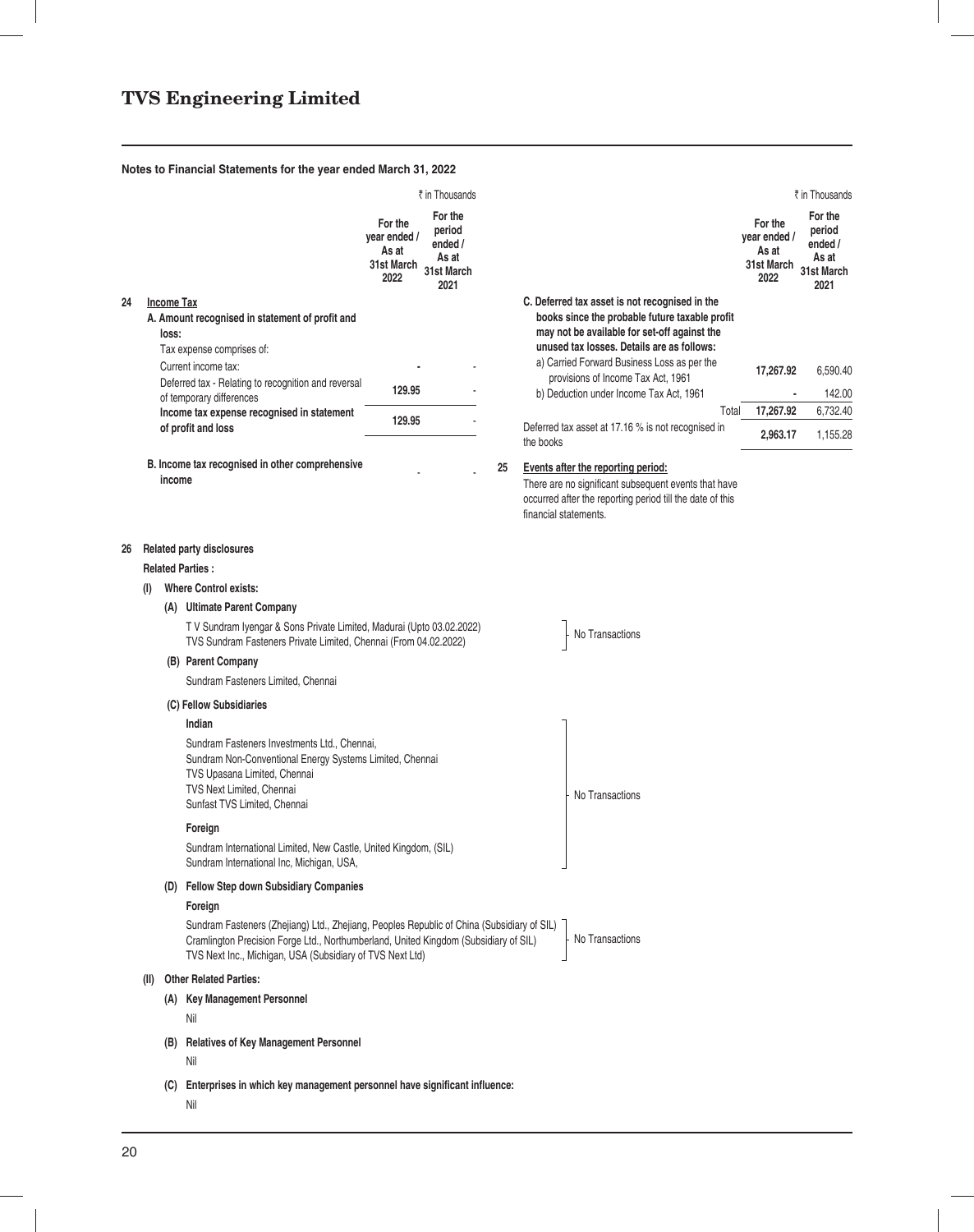**(III) Transactions with related parties referred in (I) and (II) above, in the ordinary course of business:** 

|                                                        | ₹ in Thousands                                                                         |
|--------------------------------------------------------|----------------------------------------------------------------------------------------|
| Nature of transaction                                  | <b>Transaction with</b><br><b>Sundram Fasteners Limited -</b><br><b>Parent Company</b> |
| Subscription of Share Capital                          | 7,450.00                                                                               |
|                                                        | (12,550.00)                                                                            |
| Purchase of Property, Plant and Equipment              | 1,433.18                                                                               |
|                                                        |                                                                                        |
| Long Term Loan Availed                                 | 19,900.00                                                                              |
|                                                        |                                                                                        |
| Interest on Long Term Loan                             | 275.32                                                                                 |
|                                                        |                                                                                        |
| Services Rendered                                      | 34.37                                                                                  |
|                                                        |                                                                                        |
| Preliminary Expenses incurred on behalf of the company |                                                                                        |
|                                                        | (207.75)                                                                               |
|                                                        |                                                                                        |
| <b>Outstanding balances</b>                            |                                                                                        |
| Due by the Company                                     | 19,900.00                                                                              |
| Due to the Company                                     |                                                                                        |

(Previous year figures are in brackets)

## **27 A. Fair value measurement hierarchy**

The company uses the following hierarchy for determining and disclosing the fair value of financial instruments by valuation technique: Level 1: quoted (unadjusted) prices in active markets for identical assets or liabilities

Level 2: other techniques for which all inputs which have a significant effect on the recorded fair value are observable, either directly or indirectly

Level 3: techniques which use inputs that have a significant effect on the recorded fair value that are not based on observable market data

₹ in Thousands

| <b>Particulars</b>                 | Carrying<br>Amount | <b>Fair Value</b> |         |                | Total     | Carrying<br>Amount | <b>Fair Value</b>        |                          |                          | Total    |
|------------------------------------|--------------------|-------------------|---------|----------------|-----------|--------------------|--------------------------|--------------------------|--------------------------|----------|
|                                    | 31-Mar-22          | Level 1           | Level 2 | Level 3        |           | 31-Mar-21          | Level 1                  | Level 2                  | Level 3                  |          |
| <b>Financial Assets</b>            |                    |                   |         |                |           |                    |                          |                          |                          |          |
| (i) Current                        |                    |                   |         |                |           |                    |                          |                          |                          |          |
| Cash and Cash equivalents          |                    | ۰                 |         | ۰              | ۰         | 1,883.40           |                          |                          |                          | 1,883.40 |
| <b>Other Financial Assets</b>      | 3,450.00           | ۰                 | ٠       | ٠              | 3,450.00  | 3,450.00           | $\overline{\phantom{a}}$ |                          |                          | 3,450.00 |
| <b>Total Financial Assets</b>      | 3,450.00           | ٠                 |         | ٠              | 3,450.00  | 5,333.40           | ٠                        | $\overline{\phantom{a}}$ | $\overline{\phantom{a}}$ | 5,333.40 |
|                                    |                    |                   |         |                |           |                    |                          |                          |                          |          |
| <b>Financial Liabilities</b>       |                    |                   |         |                |           |                    |                          |                          |                          |          |
| Non-Current                        |                    |                   |         |                |           |                    |                          |                          |                          |          |
| <b>Borrowings</b>                  | 19,900.00          | ٠                 |         | $\blacksquare$ | 19,900.00 | ۰                  | $\blacksquare$           | $\blacksquare$           |                          |          |
| Current                            |                    |                   |         |                |           |                    |                          |                          |                          |          |
| <b>Borrowings</b>                  | 474.47             | ۰                 |         | ٠              | 474.47    | ٠                  |                          |                          |                          |          |
| Trade payables                     | 3,027.96           | ۰                 |         | ٠              | 3,027.96  | 668.88             |                          |                          |                          | 668.88   |
| <b>Other Financial Liabilities</b> | 29.90              | ۰                 | ۰       | ۰              | 29.90     | 28.80              | $\blacksquare$           | $\overline{\phantom{a}}$ |                          | 28.80    |
| <b>Total Financial Liabilities</b> | 23,432.33          | ٠                 |         | ٠              | 23,432.33 | 697.68             | ٠                        |                          |                          | 697.68   |

The carrying amounts of trade receivables, cash and cash equivalents and current financial liabilities are considered to be the same as their fair values, due to their short-term nature and insignificant change in interest rate.